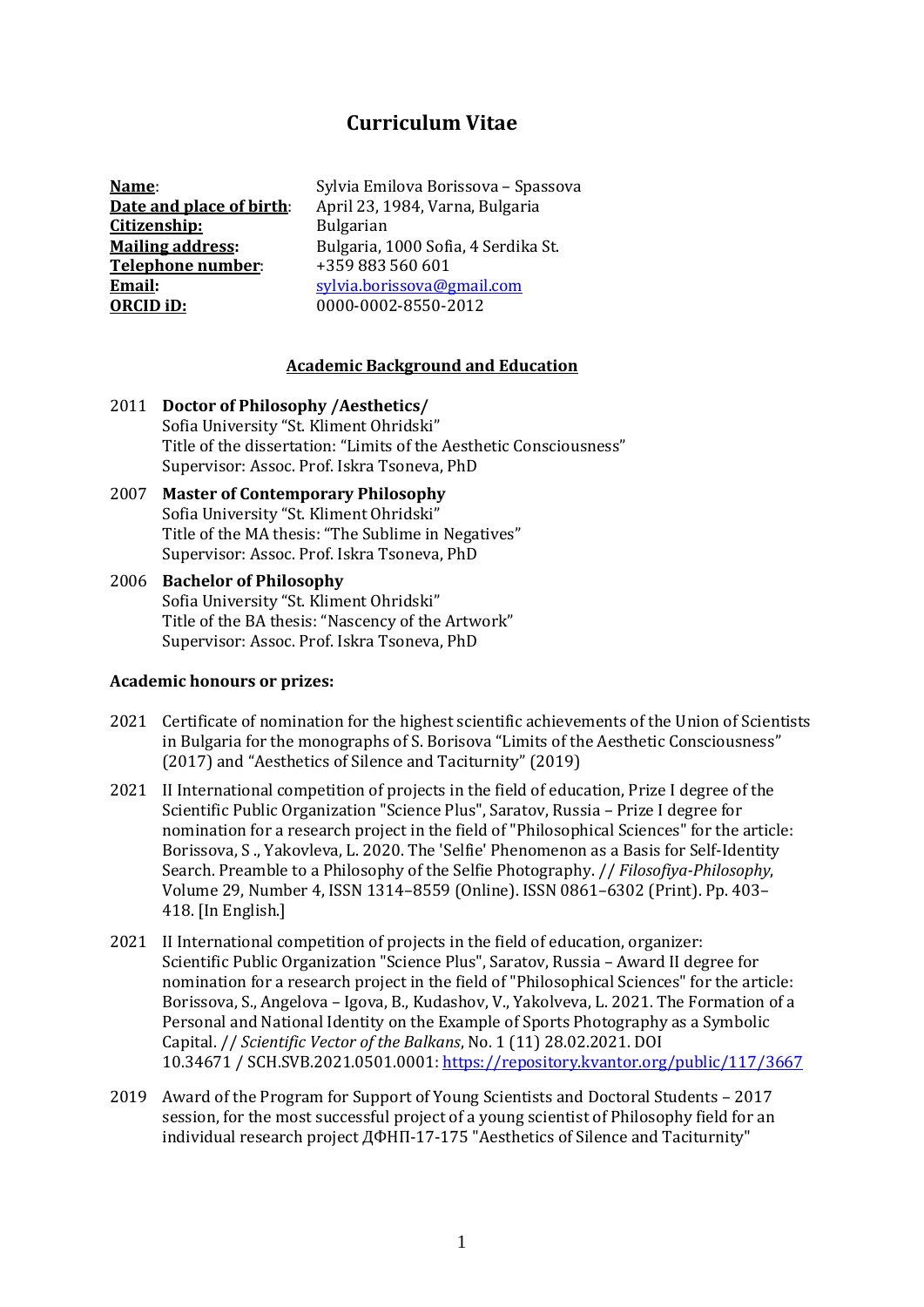### **Area of research interests:**

History of aesthetics, modern aesthetics, negative aesthetics, somaesthetics, aesthetics of protomodernism, axiology, ethics, phenomenology, transcendentalism, contemporary philosophy, philosophy of consciousness, philosophy of culture, philosophical and cultural anthropology, social philosophy, classical and neo-classical pragmatism, existential semiotics, philosophy and aesthetics of body

#### **Professional Experience**

### **Academic employment:**

| From year                        | Academic position                                 | Employment                                                         |  |  |
|----------------------------------|---------------------------------------------------|--------------------------------------------------------------------|--|--|
| 2021                             |                                                   | Culture, Aesthetics, Values<br>Department, Institute of Philosophy |  |  |
|                                  | <b>Associate Professor of Aesthetics</b>          | And Sociology - Bulgarian Academy<br>of Sciences                   |  |  |
| 2016                             |                                                   | Culture, Aesthetics, Values                                        |  |  |
|                                  | <b>Assistant Professor (Senior) of Aesthetics</b> | Department, Institute for the Study                                |  |  |
|                                  |                                                   | of Societies and Knowledge -                                       |  |  |
|                                  |                                                   | <b>Bulgarian Academy of Sciences</b>                               |  |  |
| 2015                             | <b>Assistant Professor of Aesthetics</b>          | Culture, Aesthetics, Values                                        |  |  |
|                                  |                                                   | Department, Institute for the Study                                |  |  |
|                                  |                                                   | of Societies and Knowledge -                                       |  |  |
|                                  |                                                   | <b>Bulgarian Academy of Sciences</b>                               |  |  |
| $2019 -$<br>present              |                                                   | Department of Psychology,                                          |  |  |
|                                  | <b>Lecturer in Philosophy of Sports, Ethics</b>   | Pedagogy and Sociology, Faculty of                                 |  |  |
|                                  | and Aesthetics                                    | Pedagogy - National Sports                                         |  |  |
|                                  |                                                   | Academy "Vasil Levski"                                             |  |  |
| $2017 - 2019$ ,<br>$2012 - 2014$ |                                                   | Chair of Logics, Ethics and                                        |  |  |
|                                  | <b>Lecturer in Aesthetics</b>                     | Aesthetics, Faculty of Philosophy -                                |  |  |
|                                  |                                                   | Sofia University "St. Kliment                                      |  |  |
|                                  |                                                   | Ohridski"                                                          |  |  |

#### **Scientific-organizational activity:**

| present                      | 15.10.2021 – Scientific Secretary of Institute of Philosophy and Sociology, Bulgarian Academy of<br>Sciences (IPhS – BAS) |
|------------------------------|---------------------------------------------------------------------------------------------------------------------------|
| $26.03.2021 -$<br>present    | Head of Culture, Aesthetics, Values Department, IPhS - BAS                                                                |
| $17.04.2019 -$<br>25.03.2021 | Acting Head of Culture, Aesthetics, Values Department, IPhS - BAS                                                         |
|                              | 2018 - 2021 Secretary of the General Assembly of IPhS - BAS                                                               |

#### **Teaching experience:**

| Acad. year,<br>winter/summer<br>semester | Course                                           | Teaching<br>form     | Tuition<br>hours | University/Academy                                            |
|------------------------------------------|--------------------------------------------------|----------------------|------------------|---------------------------------------------------------------|
| 2021/2022W                               | <b>Ethics and Aesthetics in</b><br><b>Sports</b> | Lectures<br>Seminars | 10<br>-5         | NSA – MA Program<br>"Creation and<br>implementation of sports |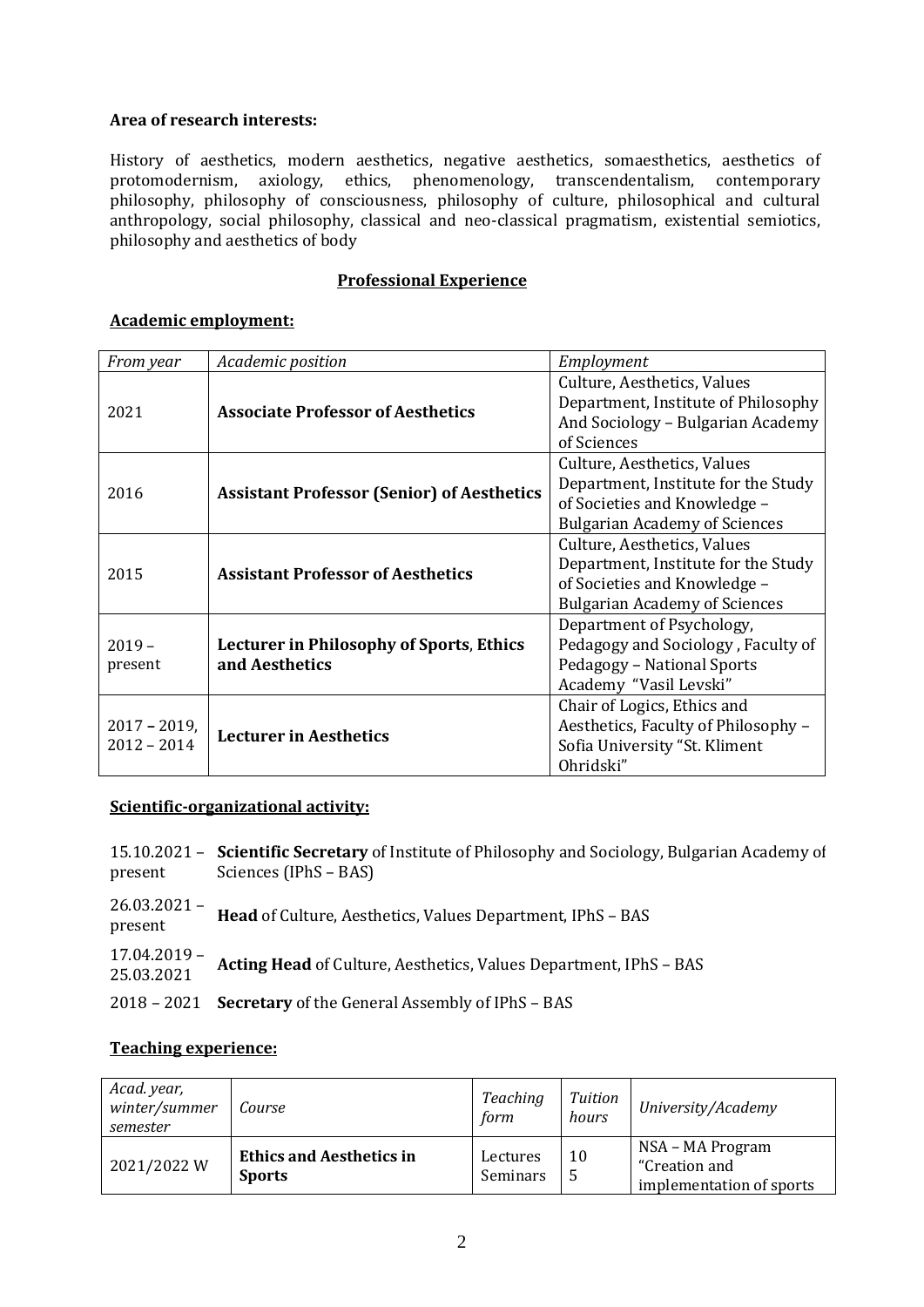|                                          |                                                                                                          |                                  |                         | and show programs"                                                                                                                                                                                                                   |
|------------------------------------------|----------------------------------------------------------------------------------------------------------|----------------------------------|-------------------------|--------------------------------------------------------------------------------------------------------------------------------------------------------------------------------------------------------------------------------------|
| 2020/2021 WS<br>2019/2020W               | <b>Ethics and Aesthetics</b><br>(elective course)                                                        | Seminars<br>Seminars             | $30 + 24$<br>30         | NSA, Faculty of Pedagogy,<br>Chair of Psychology,<br>Pedagogy and Sociology -<br>BA, specialties from the<br><b>Faculty of Sports and</b><br>Faculty of Pedagogy,<br>full-time studies,<br>extramural studies and<br>active athletes |
| 2021/2022W<br>2020/2021 WS<br>2019/2020W | <b>Philosophy of Sports</b>                                                                              | Seminars<br>Seminars<br>Seminars | 110<br>$90 + 12$<br>128 | NSA, Faculty of Pedagogy,<br>Chair of Psychology,<br>Pedagogy and Sociology -<br>BA, specialties from the<br>Faculty of Sports and<br>Faculty of Pedagogy,<br>full-time studies and<br>active athletes                               |
| 2018/2019 S                              | <b>Metamorphoses of</b><br>Aesthetics in the 19th-21st<br><b>Century (specialized course)</b>            | Lectures                         | 30                      | Sofia University, Faculty<br>of Philosophy - BA in<br>Philosophy, full-time<br>studies                                                                                                                                               |
| 2017/2018 S                              | <b>Aesthetics of Silence and</b><br><b>Taciturnity (specialized</b><br>course)                           | Lectures                         | 30                      | Sofia University, Faculty<br>of Philosophy - BA in<br>Philosophy, full-time<br>studies                                                                                                                                               |
| 2013/2014 W                              | The Aesthetic in Experience.<br><b>John Dewey's Pragmatist</b><br><b>Aesthetics (specialized course)</b> | Lectures                         | 30                      | Sofia University, Faculty<br>of Philosophy - BA in<br>Philosophy, full-time<br>program                                                                                                                                               |
| 2013/2014 S<br>2012/2013W                | The Aesthetic Subjectivity<br>in Modernity (specialized<br>course)                                       | Lectures<br>Lectures             | 30<br>30                | Sofia University, Faculty<br>of Philosophy - BA in<br>Philosophy, full-time<br>studies                                                                                                                                               |
| 2008/2009 W                              | <b>Aesthetics</b>                                                                                        | Seminars                         | 30                      | Sofia University, Faculty<br>of Philosophy and Faculty<br>of Pedagogy - BA, full-time<br>studies                                                                                                                                     |

**Thematic presentations and workshops about tolerance, non-discrimination and human rights protection** in schools and universities all over Bulgaria (under the project Toler@nce Platform.bg, 2014 – 2015) – over 70 events held

**Thematic informational presentations and workshops about professional, educational, career and personal orientation** for students and unemployed youths aged 15 – 29 (under the project Youth Informational-Consulting Centre – Infinite Opportunities, 2014 – 2015) – over 40 events held

### **Expert and consulting activity:**

• Participation in interdepartmental working groups in Bulgarian state institutions (Ministry of Education and Science – participation in a working group for State Educational Standards for civic, health, environmental and intercultural education, 2016; Ministry of Labor and Social Policy; Ministry of Youth and Sports)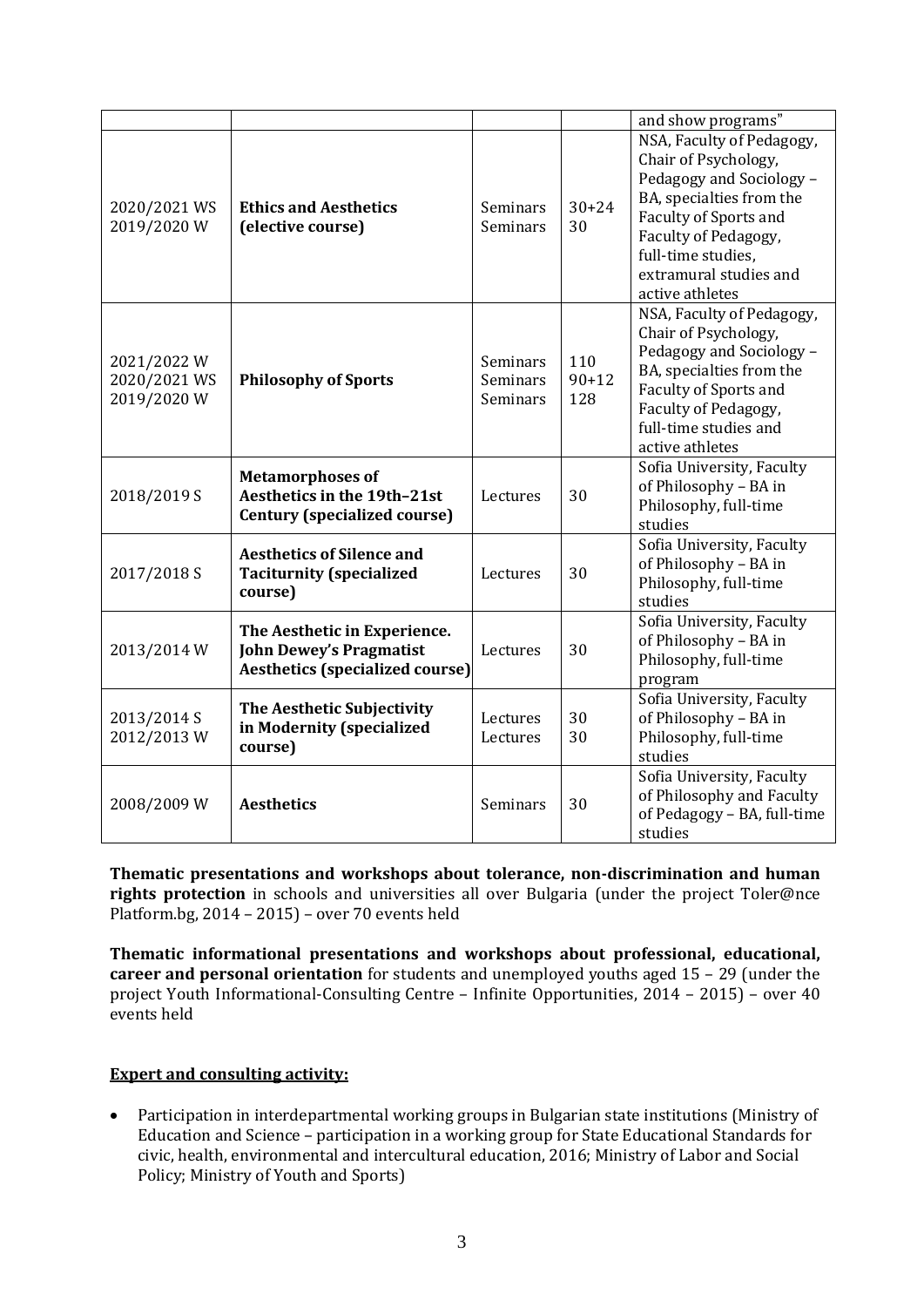- Scientific and expert consultation on fundamental research projects and applied aesthetic projects
- Reviews of books applying for funding and publication under national programs at the Ministry of Education and Science and the Ministry of Culture, Bulgaria
- Reviews of fundamental projects under the research plans of IPhS and IEFSEM BAS
- Blind reviews of publications in Bulgarian and foreign scientific periodicals profiled in humanities and social sciences
- Mentor of European interns under the transnational mobile program GALEUROPA under the European Youth Guarantee, EC, and to volunteers from European countries under the the European Solidarity Corps, ex European Voluntary Service – EVS (2017 – present)
- Individual consultations of students and unemploved vouths aged 15 29 about professional. educational, career and personal orientation (under the project Youth Informational-Consulting Centre – Infinite Opportunities, 2014 – 2015) – over 40 consultations
- Reviews of theses on aesthetics in the BA course in Philosophy, Sofia University "St. Kliment Ohridski" – 7 pieces (2008 – 2012)

### **Editorship and compilation:**

2019, **Assistant Editor** to the Editorial Board of the Journal of Comparative Literature and Aesthetics (referred online open access journal, India, ISSN 0252-8169): [http://https://www.jcla.in/](http://https/www.jcla.in/)

2017 – present, **Member of the Editorial board** of the Philosophical Alternatives Journal (referred journal, Bulgaria), ISSN 0861–7899[: http://philosophical](http://philosophical-alternatives.com/%D1%80%D0%B5%D0%B4%D0%B0%D0%BA%D1%86%D0%B8%D0%BE%D0%BD%D0%BD%D0%B0-%D0%BA%D0%BE%D0%BB%D0%B5%D0%B3%D0%B8%D1%8F/)[alternatives.com/%D1%80%D0%B5%D0%B4%D0%B0%D0%BA%D1%86%D0%B8%D0%BE](http://philosophical-alternatives.com/%D1%80%D0%B5%D0%B4%D0%B0%D0%BA%D1%86%D0%B8%D0%BE%D0%BD%D0%BD%D0%B0-%D0%BA%D0%BE%D0%BB%D0%B5%D0%B3%D0%B8%D1%8F/) [%D0%BD%D0%BD%D0%B0-](http://philosophical-alternatives.com/%D1%80%D0%B5%D0%B4%D0%B0%D0%BA%D1%86%D0%B8%D0%BE%D0%BD%D0%BD%D0%B0-%D0%BA%D0%BE%D0%BB%D0%B5%D0%B3%D0%B8%D1%8F/) [%D0%BA%D0%BE%D0%BB%D0%B5%D0%B3%D0%B8%D1%8F/](http://philosophical-alternatives.com/%D1%80%D0%B5%D0%B4%D0%B0%D0%BA%D1%86%D0%B8%D0%BE%D0%BD%D0%BD%D0%B0-%D0%BA%D0%BE%D0%BB%D0%B5%D0%B3%D0%B8%D1%8F/) 

2016 – present, **Member of the Editorial Board** and national delegate for Bulgaria of the Filozofski Pogledi e-Journal (Serbia), ISSN 2466-3514 (online): <http://filozofski-pogledi.weebly.com/impressum.html>

2015 – present, **Member of the Editorial board** of Journal of Management and Training for Industries (referred e-journal, Japan), online ISSN: 2188-2274, ISSN for the paper edition: 2188- 8728[: https://www2.ia-engineers.org/JMTI/index.php/jmti/about/editorialTeam](https://www2.ia-engineers.org/JMTI/index.php/jmti/about/editorialTeam)

**Thematic issue co-editor** of the Philosophical Alternatives Journal 2021/6 – Phenomenology, Ontology, Criticism, together with Assoc. Prof. Dr. Kristiyan Enchev: <https://www.ceeol.com/search/journal-detail?id=921>

**Thematic issue co-editor** of the Philosophical Alternatives 2020/5 – Modality and Figure, together with Assoc. Prof. Dr. Kristiyan Enchev: <https://www.ceeol.com/search/journal-detail?id=921>

**Thematic issue co-editor** of the Philosophical Alternatives Journal 2020/4 – Aesthetics as color, life and conscience, together with Prof. Ivanka Stapova, DSc: <https://www.ceeol.com/search/journal-detail?id=921>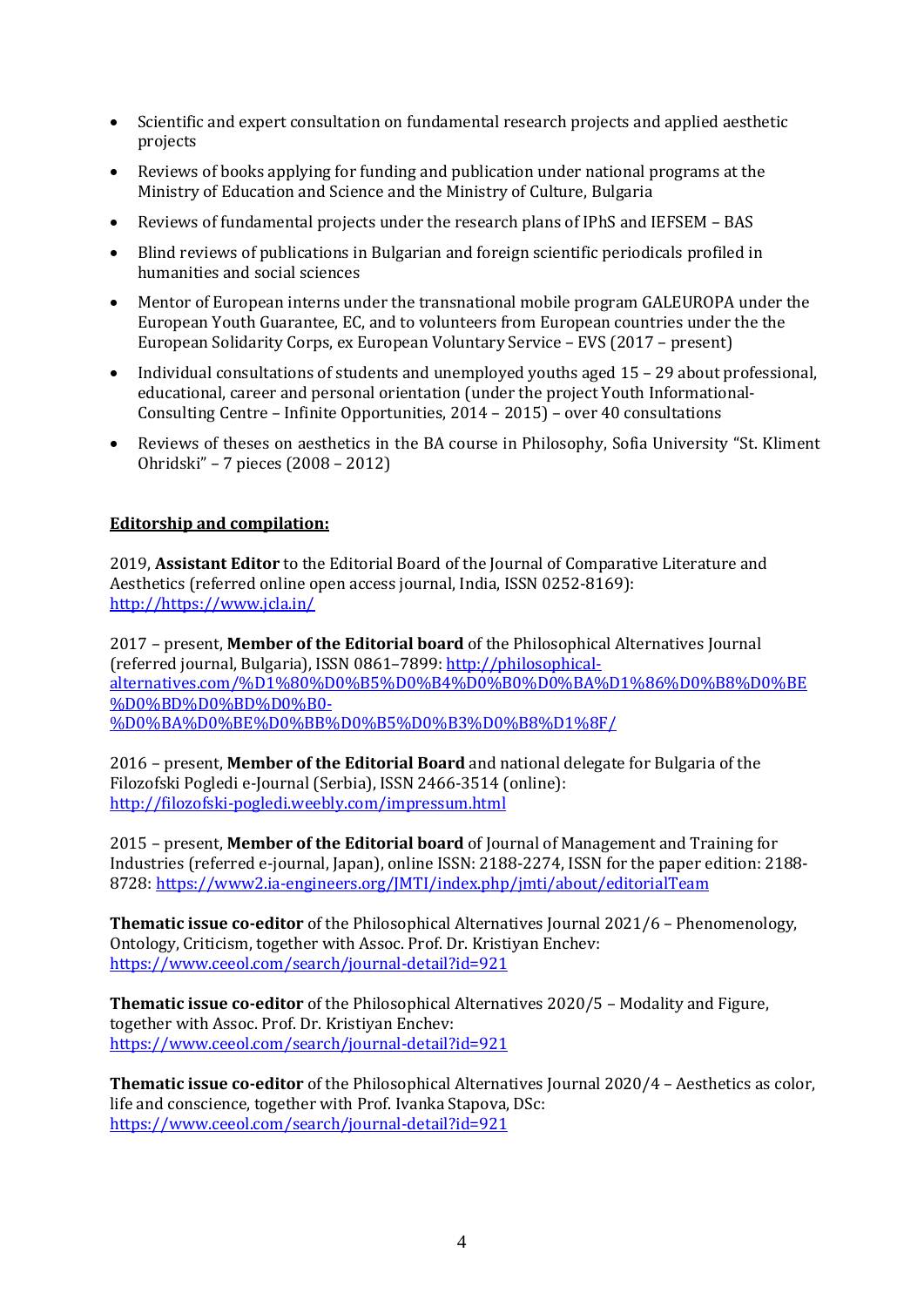### **Membership in scientific organizations:**

2018 – present, Full member of the Union of Scientists in Bulgaria, Department of Philosophical Sciences

2016 – present, Full member of the Bulgarian Philosophical Society – Aesthetics Department: [https://bfocommunities.wordpress.com/%D0%B1%D1%84%D0%BE-](https://bfocommunities.wordpress.com/%D0%B1%D1%84%D0%BE-%D0%B5%D1%81%D1%82%D0%B5%D1%82%D0%B8%D0%BA%D0%B0/) [%D0%B5%D1%81%D1%82%D0%B5%D1%82%D0%B8%D0%BA%D0%B0/](https://bfocommunities.wordpress.com/%D0%B1%D1%84%D0%BE-%D0%B5%D1%81%D1%82%D0%B5%D1%82%D0%B8%D0%BA%D0%B0/)

### **Academic activities**

#### **List of publications:**

#### **I. Monographs**

2. BG Борисова, С. 2019. *Естетика на тишината и мълчанието*. ISBN 978-619-176-140-1. София: ИК Гутенберг. (232 страници). [Borissova, S. 2019. *Aesthetics of Silence and Taciturnity.* ISBN 978-619-176-140-1. Sofia: Gutenberg Publishing House. (232 pages).] 1. BG Борисова, С. 2017. *Граници на естетическото съзнание*. ISBN 9789543263141. София: Парадигма. (256 страници). [Borissova, S. 2017. Limits of the Aesthetic Consciousness. ISBN 9789543263141. Sofia: Paradigma. (256 pages).]

#### **II. Studies**

9. BG Борисова, С. 2021. Свободата и дългът в контекста на една аксиология *per argumentum e contrario*. // *Етически изследвания*. ISSN 2534-8434. Бр. 6. Кн. 2. С. 64–86. ERIH PLUS.[Borissova, S. 2021. Freedom andDuty in the Context of an Axiology *Per Argumentum e Contrario*. // *Ethical Studies*. ISSN 2534-8434. Vol. 6. Issue 2. Pp. 64–86. ERIH PLUS.] [https://jesbg.com/sborissova-svobodata-i](https://jesbg.com/sborissova-svobodata-i-dalgat-v-konteksta-na-edna-aksiologia-per-argumentum-e-contrario/)[dalgat-v-konteksta-na-edna-aksiologia-per-argumentum-e-contrario/](https://jesbg.com/sborissova-svobodata-i-dalgat-v-konteksta-na-edna-aksiologia-per-argumentum-e-contrario/)

8. BG Борисова, С. 2019. Естетизация на емоциите в изкуството. // *Философски алтернативи*. ISSN 0861-7899. Бр. 3, с. 138–153.[Borissova, S. 2019. Aestheticization of Emotions in Art. // Philosophical Alternatives. ISSN 0861-7899. Vol. 3, pp. 138–153.]

7. BG Борисова, С. 2019. Реторика на тишината в изкуството на ХХ–ХХІ век. // *Реторика и комуникации*. ISSN 1314-4464. Бр. 39. [Borissova, S. 2019. Rhetoric of Silence in the 20–21st Century Art. // *Rhetoric and Communications*. ISSN 1314-4464. Vol. 39.]

[http://rhetoric.bg/%D1%80%D0%B5%D1%82%D0%BE%D1%80%D0%B8%D0%BA%D0%B0-](http://rhetoric.bg/%D1%80%D0%B5%D1%82%D0%BE%D1%80%D0%B8%D0%BA%D0%B0-%D0%BD%D0%B0-%D1%82%D0%B8%D1%88%D0%B8%D0%BD%D0%B0%D1%82%D0%B0-%D0%B2-%D0%B8%D0%B7%D0%BA%D1%83%D1%81%D1%82%D0%B2%D0%BE%D1%82%D0%BE-%D0%BD%D0%B0-%D1%85) [%D0%BD%D0%B0-%D1%82%D0%B8%D1%88%D0%B8%D0%BD%D0%B0%D1%82%D0%B0-](http://rhetoric.bg/%D1%80%D0%B5%D1%82%D0%BE%D1%80%D0%B8%D0%BA%D0%B0-%D0%BD%D0%B0-%D1%82%D0%B8%D1%88%D0%B8%D0%BD%D0%B0%D1%82%D0%B0-%D0%B2-%D0%B8%D0%B7%D0%BA%D1%83%D1%81%D1%82%D0%B2%D0%BE%D1%82%D0%BE-%D0%BD%D0%B0-%D1%85) [%D0%B2-](http://rhetoric.bg/%D1%80%D0%B5%D1%82%D0%BE%D1%80%D0%B8%D0%BA%D0%B0-%D0%BD%D0%B0-%D1%82%D0%B8%D1%88%D0%B8%D0%BD%D0%B0%D1%82%D0%B0-%D0%B2-%D0%B8%D0%B7%D0%BA%D1%83%D1%81%D1%82%D0%B2%D0%BE%D1%82%D0%BE-%D0%BD%D0%B0-%D1%85)

[%D0%B8%D0%B7%D0%BA%D1%83%D1%81%D1%82%D0%B2%D0%BE%D1%82%D0%BE-](http://rhetoric.bg/%D1%80%D0%B5%D1%82%D0%BE%D1%80%D0%B8%D0%BA%D0%B0-%D0%BD%D0%B0-%D1%82%D0%B8%D1%88%D0%B8%D0%BD%D0%B0%D1%82%D0%B0-%D0%B2-%D0%B8%D0%B7%D0%BA%D1%83%D1%81%D1%82%D0%B2%D0%BE%D1%82%D0%BE-%D0%BD%D0%B0-%D1%85) [%D0%BD%D0%B0-%D1%85](http://rhetoric.bg/%D1%80%D0%B5%D1%82%D0%BE%D1%80%D0%B8%D0%BA%D0%B0-%D0%BD%D0%B0-%D1%82%D0%B8%D1%88%D0%B8%D0%BD%D0%B0%D1%82%D0%B0-%D0%B2-%D0%B8%D0%B7%D0%BA%D1%83%D1%81%D1%82%D0%B2%D0%BE%D1%82%D0%BE-%D0%BD%D0%B0-%D1%85)

6. BG Борисова, С. 2018. "Тихата" фантастика в Уелсовите разкази (послеслов). // Уелс, Х., *Богът на динамото*. (Избрани разкази). София: ИК "Гутенберг", с. 200–228. [Borissova, S. 2018. The 'Quiet' Science Fiction in Wells' Short Stories (Epilogue). [Wells, H. *The Lord of the Dynamos*. (Selected Short Stories). ISBN 9786191761043. Sofia: Gutenberg Publishing House. P. 200–228.]

5. ВС Борисова, С. 2017. "Абсолютна метафорология" ли е "абсолютната митология"? Мостът между Лосев и Блуменберг. // *Философски алтернативи*. Бр. 2–3, с. 191–213.[Borissova, S. 2017. Is "Absolute Mythology" an "Absolute Metaphorology"? The Bridge between Losev and Blumenberg. // *Philosophical Alternatives*. Vol. 2–3, pp. 191–213.]

4. BG Борисова, С. 2015. *Политическа и инструментална рамка на ЕС в сферата на образованието. Интегриране на общозначимите ценности за толерантност и човешки права в*  образованието през идеята за единен европейски социален модел. (Доклад по проект "Да отгледаш ксенофоб. Застъпническа кампания за толерантно образование"). 3.09., 32 страници. [Borissova, S. 2015. *EU policy and instrumental framework in the field of education.Integrating the*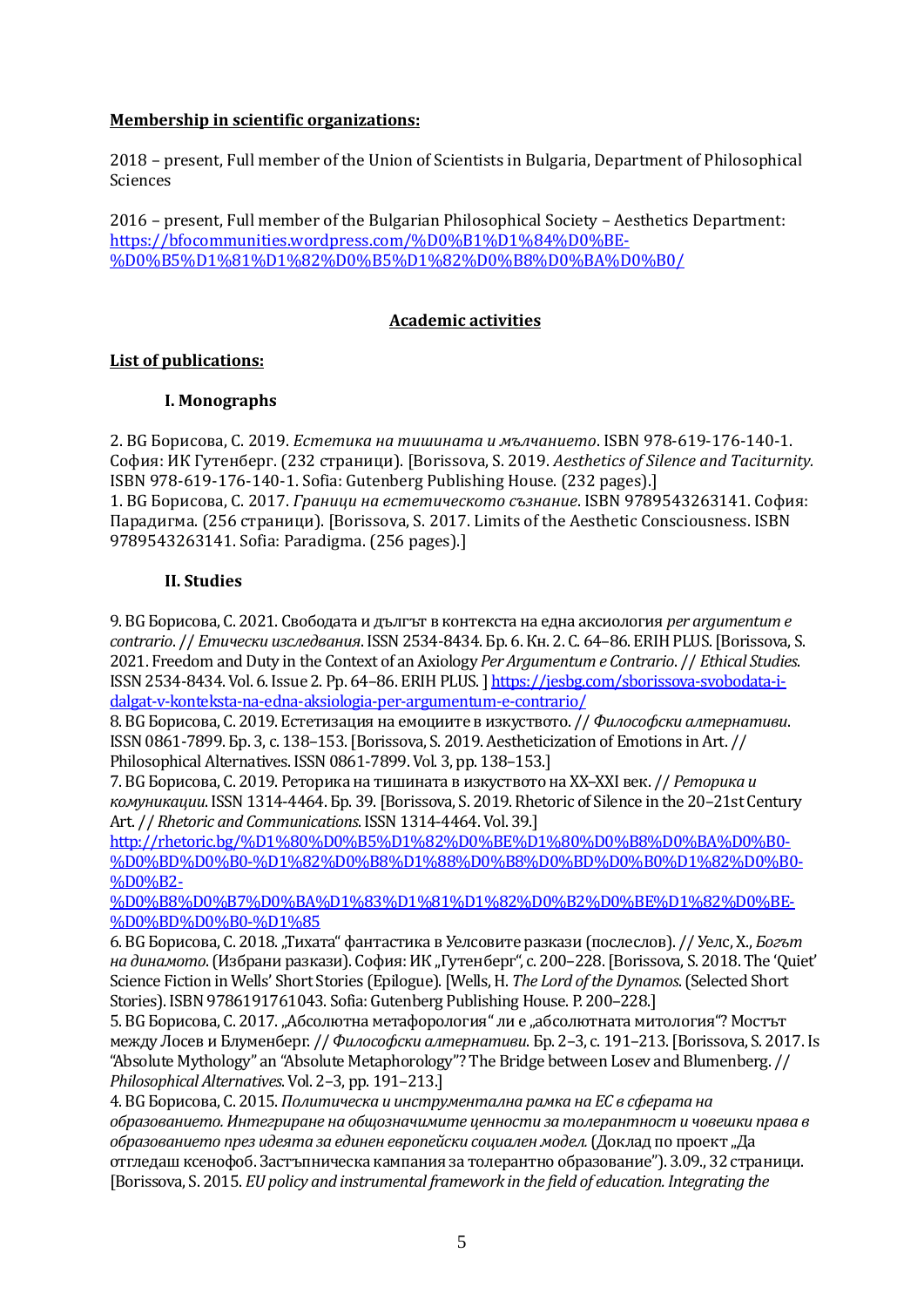*Common Values of Tolerance and Human Rights Education through the Idea of a European Social Model.* (Report on the project "To Educate A Xenophobe. Advocacy campaign for Tolerance Education"). Sep 3, 32 pages.] [https://toleranteducationbg.files.wordpress.com/2015/09/borissova-s-priemstvenost-na](https://toleranteducationbg.files.wordpress.com/2015/09/borissova-s-priemstvenost-na-politikite-na-es-za-tolerantnost-na-nacionalno-ravnishte.pdf)[politikite-na-es-za-tolerantnost-na-nacionalno-ravnishte.pdf](https://toleranteducationbg.files.wordpress.com/2015/09/borissova-s-priemstvenost-na-politikite-na-es-za-tolerantnost-na-nacionalno-ravnishte.pdf)

3. BG Борисова, С. 2015. *Приемственост на политиките на ЕС за интегриране на европейските ценности за толерантност и човешки права в училищното образование на национално равнище.* (Доклад по проект "Да отгледаш ксенофоб. Застъпническа кампания за толерантно образование"). 3.09., 47 страници. [Borissova, S. 2015. *Adopting the EU Policies for the Integration of European Values of Tolerance and Human Rights in School Education at National Level* (report on the project "To Educate A Xenophobe. Advocacy campaign for Tolerance Education"), Sep 3, 47 pages.] [https://toleranteducationbg.files.wordpress.com/2015/09/borissova-s-ramka-es-obrazovanie-v](https://toleranteducationbg.files.wordpress.com/2015/09/borissova-s-ramka-es-obrazovanie-v-tolerantnost-i-multikulturno-razbiratelstvo.pdf)[tolerantnost-i-multikulturno-razbiratelstvo.pdf](https://toleranteducationbg.files.wordpress.com/2015/09/borissova-s-ramka-es-obrazovanie-v-tolerantnost-i-multikulturno-razbiratelstvo.pdf)

2. BG Борисова, С. 2015. Систематични възможности на негативната естетика. // *Философски алтернативи*. ISSN 0861–7899. Бр. 4, с.15–36.[Borissova, S. 2015. Systematic Potentialities of Negative Aesthetics. // *Philosophical Alternatives*. ISSN0861–7899. Vol. 4, pp.15–36.]

1. BG Борисова, С. 2010. Отношението между понятието естетическо и понятието естетическо съзнание. // *Докторантски изследвания по социални и хуманитарни науки.* Том 2. ISBN 978-954- 07-3088-2. София: УИ "Св. Климент Охридски", с. 291-314. [Borissova, S. 2010. The Relation between the Concept 'Aesthetic' and the Concept 'Aesthetic Consciousness'. // *Doctoral Research in Social Sciences and Humanities*. Vol. 2. ISBN978-954-07-3088-2. Sofia: St. Kliment Ohridski University Press, pp. 291– 314.]

### **III. Articles**

32. BG Борисова, С. 2021. Muta eloquentia: бароковата реторика като глас на безмълвните изкуства. // *NotaBene*. ISSN 1313-7859. Бр. 52. [Borissova, S. 2021. Muta eloquentia: Baroque Rhetoric as the Voice of Wordless Arts. // NotaBene. ISSN 1313-7859. No. 52.] [http://notabene](http://notabene-bg.org/read.php?id=1130)[bg.org/read.php?id=1130](http://notabene-bg.org/read.php?id=1130)

31. BG Борисова, С. 2021. Философия на сетивното възприятие. (За живото присъствие и мистерията на света: уроци от няколко съвременни форми на изкуство във времената на социална изолация). // Петрова, Г., Станойевич, М., Борисова, С., Хаджиева, С., Вълчева, А. 2021. *Сетивни и имерсивнитеатрални практики в дигитален контекст*. С. 28–33. [Borissova, S. 2021. Philosophy of Aesthetic Perception. (On Living Presence and the Mystery of the World: Lessons from Some Contemporary Forms of Art in the Times of Social Isolation). // Petrova, G., Stanoyevich, M., Borissova, S., Hadjieva, S., Valcheva, A. 2021. Sensory and Immersive Theater Practices in Digital Context. Pp. 28-33.] [https://issuu.com/innertheatercompany/docs/book\\_final](https://issuu.com/innertheatercompany/docs/book_final)

30. ВС Борисова, С. 2021. Аї однок в интересни времена: от "Първи контакт" през "Осмо чувство" до "Съвършеното сетиво". // *Трансхуманитарна р/еволюция*. (Сборник от научна конференция). ISBN 978-619-7372-34-2. Издателски център "Боян Пенев". С. 116-128. [Borissova, S. 2021. Аἴσθησις in Interesting Times. From Arrival through Sense8 to Perfect Sense. // Transhumantarian R/evolution.(Proceedings of a scientific conference). ISBN 978-619-7372-34-2. Boyan Penev Publishing Center. Pp. 116–128.]

29. Borissova, S., Angelova – Igova, B., Kudashov, V., Yakolveva, L. 2021. The Formation of a Personal and National Identity on the Example of Sports Photography as a Symbolic Capital. // *Научен вектор на Балканите (Scientific Vector of the Balkans).*No. 1(11) 28.02.2021. DOI

10.34671/SCH.SVB.2021.0501.0001[: https://repository.kvantor.org/public/117/3667](https://repository.kvantor.org/public/117/3667)

28. BG Борисова, С. 2020. Рикертовата система на ценностите. // *Реторика онлайн.*ISSN 2738- 7860. Бр. 1.[Borissova, S. 2020. Rickert's value system. // Rhetoric online. ISSN 2738-7860. No. 1.] [https://rhetoric-](https://rhetoric-bg.com/2020/12/10/%d1%80%d0%b8%d0%ba%d0%b5%d1%80%d1%82%d0%be%d0%b2%d0%b0%d1%82%d0%b0-%d1%81%d0%b8%d1%81%d1%82%d0%b5%d0%bc%d0%b0-%d0%bd%d0%b0-%d1%86%d0%b5%d0%bd%d0%bd%d0%be%d1%81%d1%82%d0%b8%d1%82%d0%b5/)

[bg.com/2020/12/10/%d1%80%d0%b8%d0%ba%d0%b5%d1%80%d1%82%d0%be%d0%b2%d0](https://rhetoric-bg.com/2020/12/10/%d1%80%d0%b8%d0%ba%d0%b5%d1%80%d1%82%d0%be%d0%b2%d0%b0%d1%82%d0%b0-%d1%81%d0%b8%d1%81%d1%82%d0%b5%d0%bc%d0%b0-%d0%bd%d0%b0-%d1%86%d0%b5%d0%bd%d0%bd%d0%be%d1%81%d1%82%d0%b8%d1%82%d0%b5/) [%b0%d1%82%d0%b0-%d1%81%d0%b8%d1%81%d1%82%d0%b5%d0%bc%d0%b0-](https://rhetoric-bg.com/2020/12/10/%d1%80%d0%b8%d0%ba%d0%b5%d1%80%d1%82%d0%be%d0%b2%d0%b0%d1%82%d0%b0-%d1%81%d0%b8%d1%81%d1%82%d0%b5%d0%bc%d0%b0-%d0%bd%d0%b0-%d1%86%d0%b5%d0%bd%d0%bd%d0%be%d1%81%d1%82%d0%b8%d1%82%d0%b5/) [%d0%bd%d0%b0-](https://rhetoric-bg.com/2020/12/10/%d1%80%d0%b8%d0%ba%d0%b5%d1%80%d1%82%d0%be%d0%b2%d0%b0%d1%82%d0%b0-%d1%81%d0%b8%d1%81%d1%82%d0%b5%d0%bc%d0%b0-%d0%bd%d0%b0-%d1%86%d0%b5%d0%bd%d0%bd%d0%be%d1%81%d1%82%d0%b8%d1%82%d0%b5/)

[%d1%86%d0%b5%d0%bd%d0%bd%d0%be%d1%81%d1%82%d0%b8%d1%82%d0%b5/](https://rhetoric-bg.com/2020/12/10/%d1%80%d0%b8%d0%ba%d0%b5%d1%80%d1%82%d0%be%d0%b2%d0%b0%d1%82%d0%b0-%d1%81%d0%b8%d1%81%d1%82%d0%b5%d0%bc%d0%b0-%d0%bd%d0%b0-%d1%86%d0%b5%d0%bd%d0%bd%d0%be%d1%81%d1%82%d0%b8%d1%82%d0%b5/)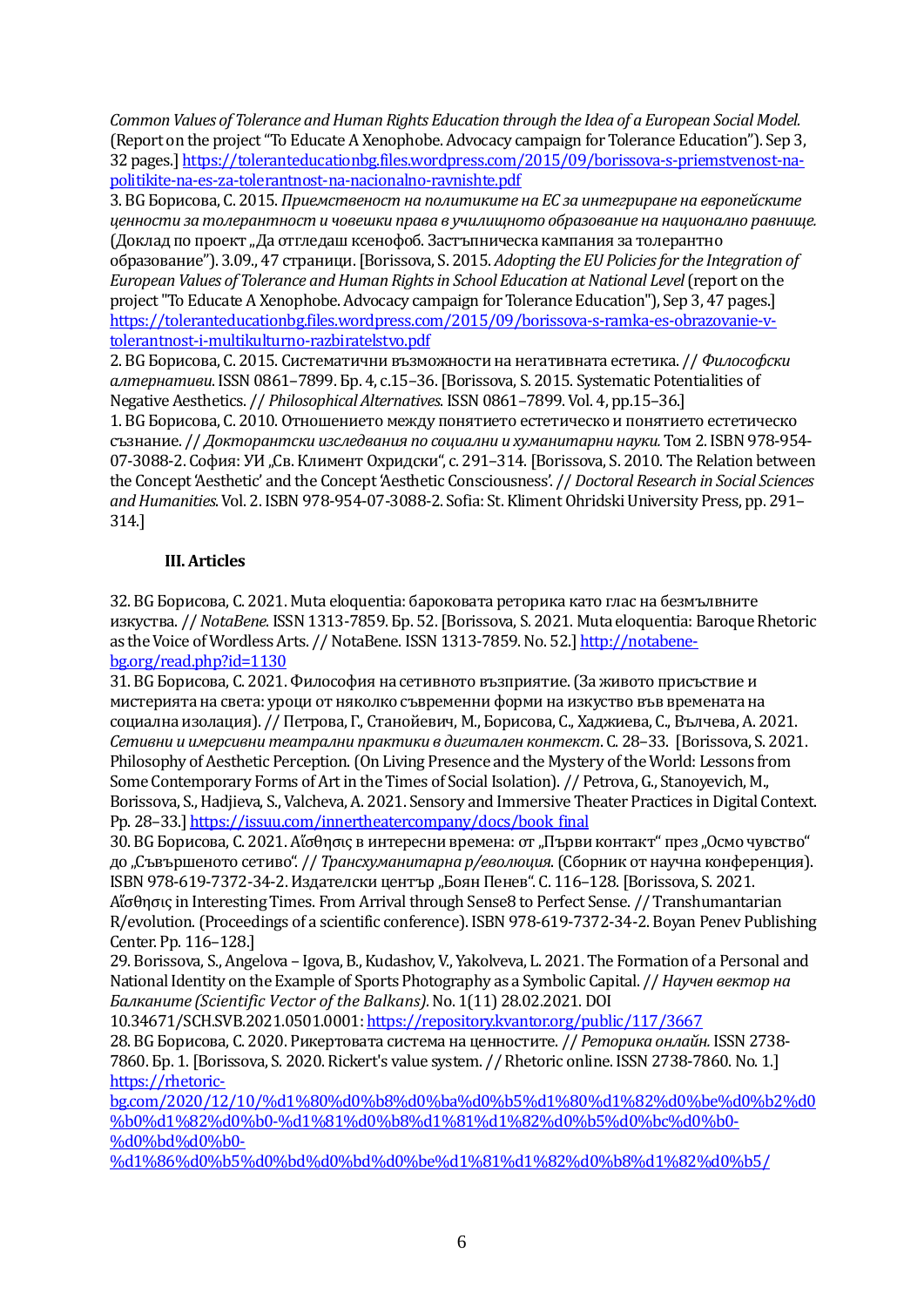27. BG Борисова, С. 2020. Танидзаки в дан на естетическото битие на сенките. // *NotaBene*, бр. 50. [Borissova, S. 2021. Tanizaki: A Tribute to the Aesthetic Being of Shadows. // *NotaBene*, Vol. 50.] <http://notabene-bg.org/read.php?id=1061>

26. Borissova, S., Yakovleva, L. 2020. The 'Selfie' Phenomenon as a Basis for Self-Identity Search. Preamble to a Philosophy of the Selfie Photography. // *Filosofiya-Philosophy*, Volume 29, Number 4, ISSN 1314–8559 (Online). ISSN0861–6302 (Print). Pp. 403-418. [In English.]

25. BG Борисова, С. 2020. Фигурата на гения – варианти на граничност. // *Философски алтернативи*. ISSN 0861-7899. Бр. 5, с. 41–53.[Borissova, S. 2020. The Figure of Genius: Variants of Borderness. // Philosophical Alternatives. ISSN 0861-7899. Vol. 5. Pp.41–53.]

24. BG Борисова, С. 2020. Бели ценности за черни дни: около една естетика на съпротивата, абсурда, сънищата и свободното движение на телата. // *Бюлетин на БФО*. ISSN 2367-8321. Бр. 8. Юли, с. 112–118:

[https://bulgarianphilosophicalsociety.files.wordpress.com/2020/07/d091d0aed09bd095d0a2d098d0](https://bulgarianphilosophicalsociety.files.wordpress.com/2020/07/d091d0aed09bd095d0a2d098d09d-d09dd090-d091d0a4d09e-e28496-8-2.pdf) [9d-d09dd090-d091d0a4d09e-e28496-8-2.pdf.](https://bulgarianphilosophicalsociety.files.wordpress.com/2020/07/d091d0aed09bd095d0a2d098d09d-d09dd090-d091d0a4d09e-e28496-8-2.pdf) 

23. BG Борисова, С. 2020. Онтология на художествената творба при Гадамер. // *Философски алтернативи*. ISSN 0861-7899. Бр. 1, с. 24–33.[Borissova, S. 2020. Ontology of the Work of Art in Gadamer. // Philosophical Alternatives. ISSN 0861-7899. Vol. 1, pp. 24–33.]

22. Borissova, S., Stoychev, V., Marinova, A., Goleshevska, N., Borissov, J. 2019. "To Educate a Xenophobe": Outcomes Review of the AdvocacyCampaign for Tolerance in Education (Verbal and VisualContents in Primary School Textbooks) in Bulgaria. // *Kultura i Edukacja*. No. 2 (124), pp. 157–174. DOI: 10.15804/kie.2019.02.10[. www.kultura-i-edukacja.pl.](http://www.kultura-i-edukacja.pl/)

21. Borissova, S.2019. Aesthetics of Dress: A Paradigmatic Body Form. // *Journal of Comparative Literature and Aesthetics.* Vol. 42(2), Autumn, 157–165.

20. ВС Борисова, С. 2019. Героят на Петко-Тодоровия литературен свят: от "несретника" и чудака до духовния аристократ (предговор). // Тодоров, П. Ю., *Литературни статии*. ISBN: 9786191761463. София: ИК "Гутенберг", с. 7-14. [Borissova, S. 2019. The Character of Petko Todorov's Literary World: From the "Wretch" and the Oddity to the Spiritual Aristocrat (Foreword). // Todorov, P. Y. 2019. *Literary Articles*. ISBN: 9786191761463. Sofia: Gutenberg Publishing House, pp. 7– 14.]

19. BG Борисова, С. 2019. Корените на тишината и короната на мълчанието в градината на философската естетика. // *NotaBene*. ISSN 1313-7859. Бр. 43. [Borissova, S. 2019. The Roots of Silence and the Crown of Taciturnity in the Garden of Philosophical Aesthetics. // *NotaBene*. ISSN 1313- 7859. Vol. 43.] <http://notabene-bg.org/read.php?id=784>

18. BG Борисова, С. Ганчева, В. 2019.Иновативни подходи срещу отчуждението на младежи в риск. // *Отчуждението в съвременното българско общество* (сборник от конференция, съст. М. Мизов). ISBN 978-619-239-151-5. София: Авангард Прима, с. 274–288.[Borissova, S. Gancheva, V. 2019. Innovative Approaches against the Alienation of At-Risk Youth. // *Alienation in Contemporary Bulgarian Society.*(Conference Proceedings. Complied by M. Mizov). ISBN 978-619-239-151-5. Sofia: Avangard Prima Publishing, pp. 274–288.]

17. ВС Борисова, С. 2018. "Авеню Фош" във философско-естетически и аксиологически щрихи. // *NotaBene*. ISSN 1313-7859. Бр. 41. [Borissova, S. 2018. "Fosch Avenue" in Philosophical, Aesthetic and Axiological Touches. // *NotaBene*. ISSN 1313-7859. No. 41.] <http://notabene-bg.org/read.php?id=709> 16. BG Борисова, С. 2018. Възможни ли са тишината и мълчанието като естетически феномени? // *Философски алтернативи*. ISSN0861–7899. Бр. 4, с. 88–98.[Borissova, S. 2018. Are Silence and Taciturnity Possible as Aesthetic Phenomena? // *Philosophical Alternatives*. ISSN 0861–7899. No. 4, pp. 88–98.]

15. ВG Борисова, С. 2018. "Свирене на дъги" – пърформанс от Поло Оконе. // *Културни новини* (електронно списание *Литернет*, ISSN1312-2282), 15.04.[Borissova, S. 2018. Playing on Rainbows – A Performance by Poullo Oconne. // *Kulturni Novini*(*Culture News* at Liternet Electronic Magazine, ISSN 1312-2282), 15.04.] [https://kulturni-novini.info/news.php?page=news\\_show&nid=27476&sid=3](https://kulturni-novini.info/news.php?page=news_show&nid=27476&sid=3) 14. BG Борисова, С. 2017. През музикална ключалка (предговор). // Еджъртън, Дж. *Ключови тонове*. ISBN 9786191760954. София: ИК "Гутенберг", с. 7-28. [Borissova, S. 2017. Through a Music Lock. (Foreword). // Edgerton, J. 2017. *Keynotes*. ISBN 9786191760954. Sofia: Gutenberg Publishing House, pp. 7–28.]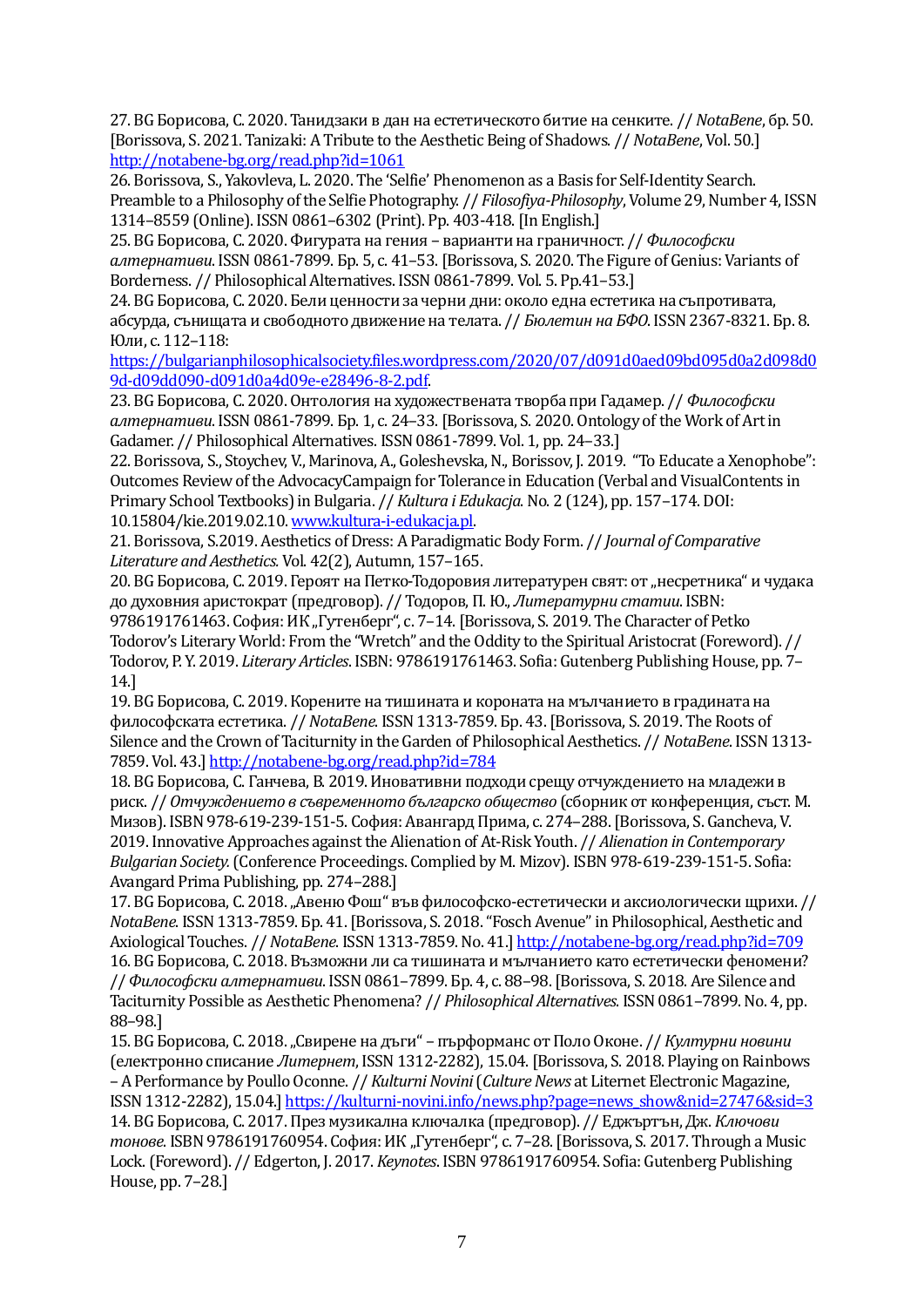13. BG Борисова, С. 2017. Митологията на красивото като митология на идентичното. // *Философски алтернативи*. ISSN0861–7899. Бр. 4, с. 83–97. [Borissova, S. 2017. Mythology of the Beautiful as a Mythology of the Identical. // Philosophical Alternatives. ISSN 0861–7899.No. 4, pp, 83– 97.]

12. Borissova, S. 2016. The Play of the Possible and the Real in Aesthetic Heterotopia. // *Balkan Journal of Philosophy*. ISSN 1313–888X, eISSN 2367-5438 (Online). Vol. 8, Issue 2.

11. BG Борисова, С. 2016. Да поиграем на хетеротопии. Концепцията на Жак Рансиер за естетическата хетеротопия. // *Философски алтернативи*. ISSN0861–7899. Бр. 3, с. 45–52. [Borissova, S. 2016. Let's Play Heterotopias. Jacques Rancière's Conception of Aesthetic Heterotopia. // *Philosophical Alternatives*. ISSN0861–7899, No. 3, 45–52.]

10. BG Борисова, С. Митология на загубата на красивото*. // AESTHETIKOS*.(Тематичен сборник от конференция в памет на проф. Исак Паси). София: УИ "Св. Климент Охридски" (под печат). [Borissova, S. Mythology of Loss of the Beautiful. // *AESTHЕTIKOS*. (Conference Proceedings.). Sofia University Press. (In print).]

9. BG Борисова, С. 2016. Застъпване на ценностите на толерантността и междукултурното разбирателство в училищното образование: две перспективи. // *Геостратегическата ситуация и бежанските вълни – между хуманизма и агресията*. (Сборник от научна конференция). ISBN 978-619-160-615-3. София: Авангард Прима, с. 349–357. [Borissova, S. 2016. Covering the Values of Tolerance and Intercultural Understanding in School Education: Two Perspectives. // *Geostrategic Situation and Refugee Waves – Between Humanism and Aggression*. (Conference Proceedings). ISBN 978- 619-160-615-3. Sofia: Avangard Prima Publishing, pp. 349–357.

8. BG Борисова, С. 2014. Трайност на красивото. // *Философия*. ISSN1314-5606. Бр. 8. [Borissova, S. 2014. Durability of Beauty. // *Philosophia E-Journal*. ISSN 1314-5606. Vol. 8.]:

[http://philosophia.bg/%EF%80%AA%D1%81%D0%B8%D0%BB%D0%B2%D0%B8%D1%8F-](http://philosophia.bg/%EF%80%AA%D1%81%D0%B8%D0%BB%D0%B2%D0%B8%D1%8F-%D0%B1%D0%BE%D1%80%D0%B8%D1%81%D0%BE%D0%B2%D0%B0-%D1%82%D1%80%D0%B0%D0%B9%D0%BD%D0%BE%D1%81%D1%82-%D0%BD%D0%B0-%D0%BA%D1%80%D0%B0%D1%81%D0%B8%D0%B2/) [%D0%B1%D0%BE%D1%80%D0%B8%D1%81%D0%BE%D0%B2%D0%B0-](http://philosophia.bg/%EF%80%AA%D1%81%D0%B8%D0%BB%D0%B2%D0%B8%D1%8F-%D0%B1%D0%BE%D1%80%D0%B8%D1%81%D0%BE%D0%B2%D0%B0-%D1%82%D1%80%D0%B0%D0%B9%D0%BD%D0%BE%D1%81%D1%82-%D0%BD%D0%B0-%D0%BA%D1%80%D0%B0%D1%81%D0%B8%D0%B2/)

[%D1%82%D1%80%D0%B0%D0%B9%D0%BD%D0%BE%D1%81%D1%82-%D0%BD%D0%B0-](http://philosophia.bg/%EF%80%AA%D1%81%D0%B8%D0%BB%D0%B2%D0%B8%D1%8F-%D0%B1%D0%BE%D1%80%D0%B8%D1%81%D0%BE%D0%B2%D0%B0-%D1%82%D1%80%D0%B0%D0%B9%D0%BD%D0%BE%D1%81%D1%82-%D0%BD%D0%B0-%D0%BA%D1%80%D0%B0%D1%81%D0%B8%D0%B2/) [%D0%BA%D1%80%D0%B0%D1%81%D0%B8%D0%B2/.](http://philosophia.bg/%EF%80%AA%D1%81%D0%B8%D0%BB%D0%B2%D0%B8%D1%8F-%D0%B1%D0%BE%D1%80%D0%B8%D1%81%D0%BE%D0%B2%D0%B0-%D1%82%D1%80%D0%B0%D0%B9%D0%BD%D0%BE%D1%81%D1%82-%D0%BD%D0%B0-%D0%BA%D1%80%D0%B0%D1%81%D0%B8%D0%B2/)

7. BG Борисова, С. 2012. Граничните обекти на естетическото съзнание. // *Философия*. ISSN1314- 5606. Бр. 1. [Borissova, S. 2012. The BoundaryObjects of Aesthetic Consciousness. // *Philosophia E-Journa*l. ISSN1314-5606. Vol. 1]:

[http://philosophia.bg/%D1%81%D0%B8%D0%BB%D0%B2%D0%B8%D1%8F-](http://philosophia.bg/%D1%81%D0%B8%D0%BB%D0%B2%D0%B8%D1%8F-%D0%B1%D0%BE%D1%80%D0%B8%D1%81%D0%BE%D0%B2%D0%B0-%D0%B3%D1%80%D0%B0%D0%BD%D0%B8%D1%87%D0%BD%D0%B8%D1%82%D0%B5-%D0%BE%D0%B1%D0%B5%D0%BA%D1%82%D0%B8-%D0%BD%D0%B0/)

[%D0%B1%D0%BE%D1%80%D0%B8%D1%81%D0%BE%D0%B2%D0%B0-](http://philosophia.bg/%D1%81%D0%B8%D0%BB%D0%B2%D0%B8%D1%8F-%D0%B1%D0%BE%D1%80%D0%B8%D1%81%D0%BE%D0%B2%D0%B0-%D0%B3%D1%80%D0%B0%D0%BD%D0%B8%D1%87%D0%BD%D0%B8%D1%82%D0%B5-%D0%BE%D0%B1%D0%B5%D0%BA%D1%82%D0%B8-%D0%BD%D0%B0/)

[%D0%B3%D1%80%D0%B0%D0%BD%D0%B8%D1%87%D0%BD%D0%B8%D1%82%D0%B5-](http://philosophia.bg/%D1%81%D0%B8%D0%BB%D0%B2%D0%B8%D1%8F-%D0%B1%D0%BE%D1%80%D0%B8%D1%81%D0%BE%D0%B2%D0%B0-%D0%B3%D1%80%D0%B0%D0%BD%D0%B8%D1%87%D0%BD%D0%B8%D1%82%D0%B5-%D0%BE%D0%B1%D0%B5%D0%BA%D1%82%D0%B8-%D0%BD%D0%B0/) [%D0%BE%D0%B1%D0%B5%D0%BA%D1%82%D0%B8-%D0%BD%D0%B0/.](http://philosophia.bg/%D1%81%D0%B8%D0%BB%D0%B2%D0%B8%D1%8F-%D0%B1%D0%BE%D1%80%D0%B8%D1%81%D0%BE%D0%B2%D0%B0-%D0%B3%D1%80%D0%B0%D0%BD%D0%B8%D1%87%D0%BD%D0%B8%D1%82%D0%B5-%D0%BE%D0%B1%D0%B5%D0%BA%D1%82%D0%B8-%D0%BD%D0%B0/)

6. BG Борисова, С. 2011. *Граници на естетическото съзнание (автореферат)*. [Borissova, S. 2011. *Limits of the Aesthetic Consciousness (autoreferat)*.]: [https://www.uni-](https://www.uni-sofia.bg/index.php/bul/universitet_t/proceduri_za_nauchni_stepeni_i_akademichni_dl_zhnosti/proceduri_po_pridobivane_na_nauchni_stepeni/pridobivane_na_obrazovatelna_i_nauchna_stepen_doktor/arhiv/silviya_emilova_borisova_spasova_filosofski_fakultet)

sofia.bg/index.php/bul/universitet t/proceduri\_za\_nauchni\_stepeni\_i\_akademichni\_dl\_zhnosti/procedu ri po pridobivane na nauchni stepeni/pridobivane na obrazovatelna i nauchna stepen doktor/arhiv/ [silviya\\_emilova\\_borisova\\_spasova\\_filosofski\\_fakultet.](https://www.uni-sofia.bg/index.php/bul/universitet_t/proceduri_za_nauchni_stepeni_i_akademichni_dl_zhnosti/proceduri_po_pridobivane_na_nauchni_stepeni/pridobivane_na_obrazovatelna_i_nauchna_stepen_doktor/arhiv/silviya_emilova_borisova_spasova_filosofski_fakultet)

5. BG Борисова, С. 2011. Около границите на естетизираното съзнание. // *Литературен вестник.*  ISSN 1310-9561. Бр. 25, с.10-11. [ Borissova, S. 2011. Around the Limits of the Aestheticized

Consciousness. // *Literaturen Vestnik* (*Literary Newspaper*). ISSN1310-9561.No. 25, pp. 10–11.]

4. BG Борисова, С. 2010. Лиотар, възвишеното и авангардът. // *Литернет*.ISSN1312-2282. Бр. 5

(126), май.[Borissova, S. 2010. Lyotard, the Sublime and the Avant-garde. // *Liternet E-Journal*. ISSN1312-2282. Vol. 5(126).][: http://liternet.bg/publish25/silvia-borisova/liotar.html.](http://liternet.bg/publish25/silvia-borisova/liotar.html)

3. BG Борисова, С. 2009. За Бог, марионетката и парадокса в лекотата на мисълта. // *Литклуб*. ISSN 1313-4124 (Online). Бр.130, 23.03.[Borissova, S. 2009. On God, the Marionette and the Paradox in the Ease of Thought. // *Litclub E-Journal*. ISSN1313-4124 (Online), Vol. 130.]: [http://www.litclub.com/library/fil/sborisova/zabog.html.](http://www.litclub.com/library/fil/sborisova/zabog.html)

2. BG Борисова, С. 2009.Понятието за естетическо съзнание. // *Философски алтернативи*. ISSN0861–7899. Бр. 6, с. 41–45. [Borissova, S. 2009. The Notion of Aesthetic Consciousness. // *Philosophical Alternatives.*ISSN0861–7899. No. 6, pp. 41–45.]

1. BG Борисова, С. 2007.Постисторическият човек. // *Философия*. ISSN0861-6302. Бр. 4, с. 15–24. [Borissova, S. 2007. *The Post-historical Man*. // *Philosophia Journal*. ISSN0861-6302. No. 4, pp. 15–24.]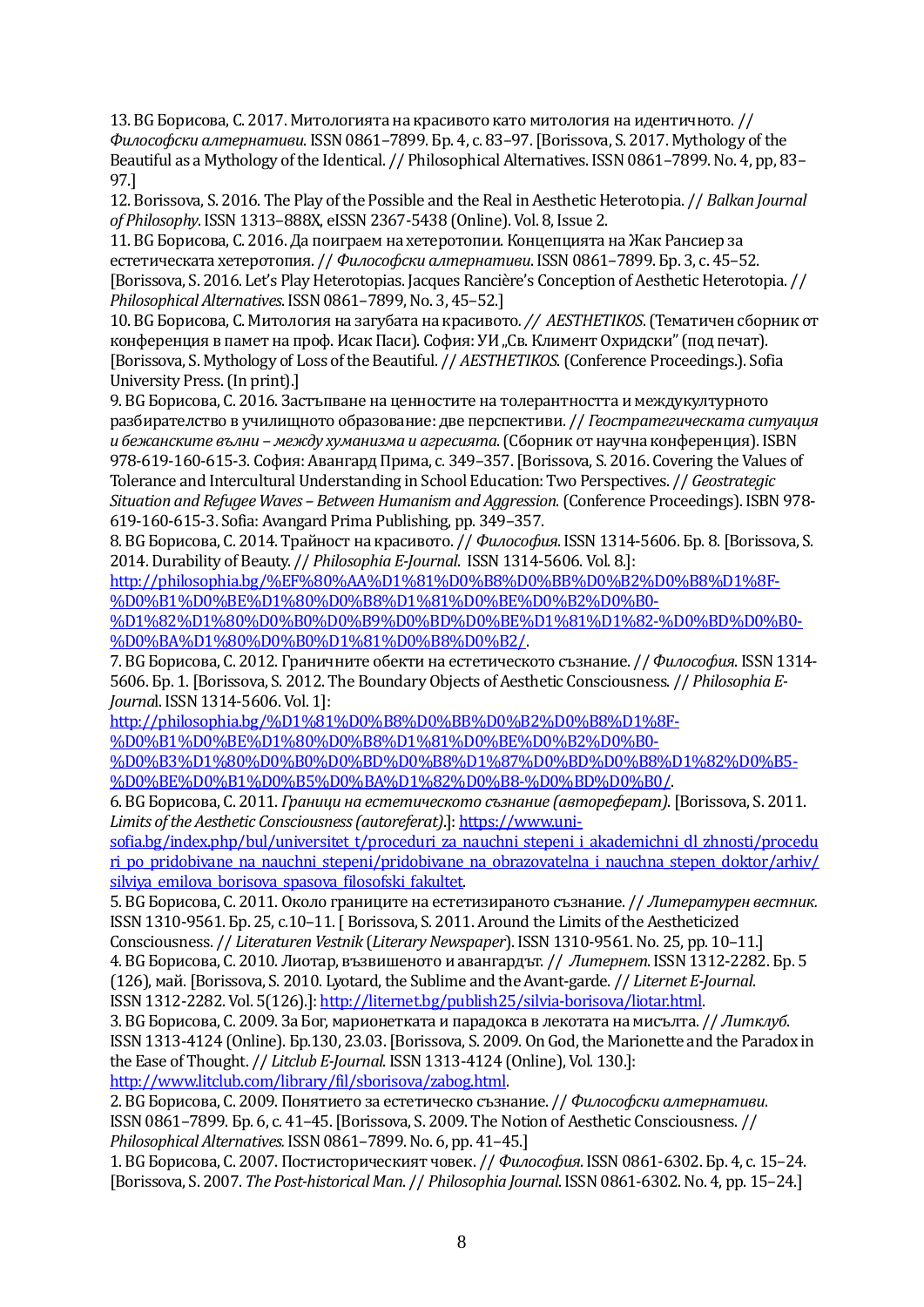#### **ІV. Scientific event announcements and reviews**

11. BG Борисова, С. 2021. Аisthetikos: VІ конференция по естетика и философия на изкуството в памет на Исак Паси. // *Философски алтернативи*. ISSN 0861–7899. Бр. 5. С. 186–188. [Borissova, S. 2021. Aisthetikos: VI Conference on Aesthetics and Philosophy of Art in Memory of Isaac Passy. // *Philosophical Alternatives*. ISSN 0861–7899. No. 5. Pp. 186–188.] 10. ВС Борисова, С. 2020. Списание "Философски алтернативи" 4/2020. Тема на броя: Естетиката като цвят, живот и съвест. // *Културни новини* (електронно списание Литернет, ISSN 1312-2282), 19.11. [Borissova, S. 2020. Philosophical Alternatives Journal 4/2020. Topic of the Issue: Aesthetics as a Color, Life and Conscious. // *Kulturni Novini* (Culture News at Liternet e-Magazine, ISSN 1312-2282), 19.11.] [https://kulturni-](https://kulturni-novini.info/sections/4/news/32005-spisanie-filosofski-alternativi-4-2020)

[novini.info/sections/4/news/32005-spisanie-filosofski-alternativi-4-2020](https://kulturni-novini.info/sections/4/news/32005-spisanie-filosofski-alternativi-4-2020)

9. BG Борисова, С. 2020. Списание "Философски алтернативи" 1/2020. Тема на броя: Естетиката – от древността към бъдещето. // *Културни новини* (електронно списание Литернет, ISSN 1312-2282), 02.04. [Borissova, S. 2020. Philosophical Alternatives Journal 1/2020. Topic of the Issue: Aesthetics – from antiquity to the future. // *Kulturni Novini* (Culture News at Liternet e-Magazine, ISSN 1312-2282), 02.04.] [https://kulturni-](https://kulturni-novini.info/sections/4/news/31082-spisanie-filosofski-alternativi-1-2020)

[novini.info/sections/4/news/31082-spisanie-filosofski-alternativi-1-2020](https://kulturni-novini.info/sections/4/news/31082-spisanie-filosofski-alternativi-1-2020)

8. ВС Борисова, С. 2019. Списание "Философски алтернативи" 3/2019. Тема на броя: Естетическото оправдание на света. // *Културни новини* (електронно списание *Литернет*, ISSN 1312-2282), 18.07. [Borissova, S. 2019. Philosophical Alternatives Journal 3/2019. Topic of the Issue: The Aesthetic Justification of World. // *Kulturni Novini* (*Culture News* at *Liternet* e-Magazine, ISSN 1312-2282), 18.07.] [https://kulturni-novini.info/sections/4/news/30013](https://kulturni-novini.info/sections/4/news/30013-spisanie-filosofski-alternativi-3-2019) [spisanie-filosofski-alternativi-3-2019](https://kulturni-novini.info/sections/4/news/30013-spisanie-filosofski-alternativi-3-2019)

7. BG Борисова, С. 2019. Аisthetikos: V конференция по естетика и философия на изкуството в памет на Исак Паси. // *Философски алтернативи*. Бр. 3, с. 200–202. [Borissova, S. 2019. Aisthetikos: 5th Conference on Aesthetics and Philosophy of Art in memory of Isaac Passy. // *Philosophical Alternatives*. No. 3, pp. 200–202.]

6. Borissova, S. 2019. Politics and Aesthetics of the Female Form, 1908–1918 (book review). // Journal of Comparative Literature and Aesthetics, ISSN 0252-8169, Spring Issue 42, No. 1, pp. 192–194.

5. ВС Борисова, С. 2018. Списание "Философски алтернативи" 4/2018. Тема на броя: Исак Паси и естетическото. // *Културни новини* (електронно списание *Литернет*, ISSN 1312- 2282), 06.11. [Borissova, S. 2018. Philosophical Alternatives Journal 4/2018. Topic of the Issue: Isaac Passy and the Aesthetic. // *Kulturni Novini* (*Culture News* at *Liternet* e-Magazine, ISSN 1312 2282), 06.11.] [https://kulturni-novini.info/news.php?page=news\\_show&nid=28511&sid=4](https://kulturni-novini.info/news.php?page=news_show&nid=28511&sid=4) 4. BG Борисова, С. 2018. AISTHETIKOS 2018: 90 години от рождението на проф. Исак Паси. // *Философски алтернативи*. ISSN 0861–7899. Бр. 4, с. 194–197. [Borissova, S. 2018. AISTHETIKOS 2018: Prof. Isaac Passy's 90th Birthday. // *Philosophical Alternatives*. ISSN 0861- 7899. No. 4, pp. 194–197.]

3. ВС Борисова, С. 2017. Списание "Философски алтернативи" 4/2017. Тема на броя: Естетическото. // *Културни новини* (електронно списание *Литернет*, ISSN 1312-2282), 05.08. [Borissova, S. 2017. Philosophical Alternatives Journal 4/2017. Topic of the Issue: The Aesthetic. // *Kulturni Novini* (*Culture News* at *Liternet* e-Magazine, ISSN 1312-2282), 05.08.] [http://kulturni-novini.info/news.php?page=news\\_show&nid=26170&sid=4](http://kulturni-novini.info/news.php?page=news_show&nid=26170&sid=4)

2. BG Борисова, С. 2017. AISTHETIKOS. Трета годишна конференция по естетика в памет на проф. Исак Паси. // *Философски алтернативи*. Бр. 4, с. 210–212. [Borissova, S. 2017. Third Annual Conference on Aesthetics in memory of Prof. Isaac Passy. // *Philosophical Alternatives*. No. 4, pp. 210–212.]

1. BG Борисова, С. 2016. Учредяване на Българско философско общество. // *Философски алтернативи*. ISSN 0861–7899. Бр. 3, с. 176–177. [Borissova, S. 2016. The Founding of a Bulgarian Philosophical Society. // *Philosophical Alternatives*. ISSN 0861-7899. No. 3, pp. 176– 177.]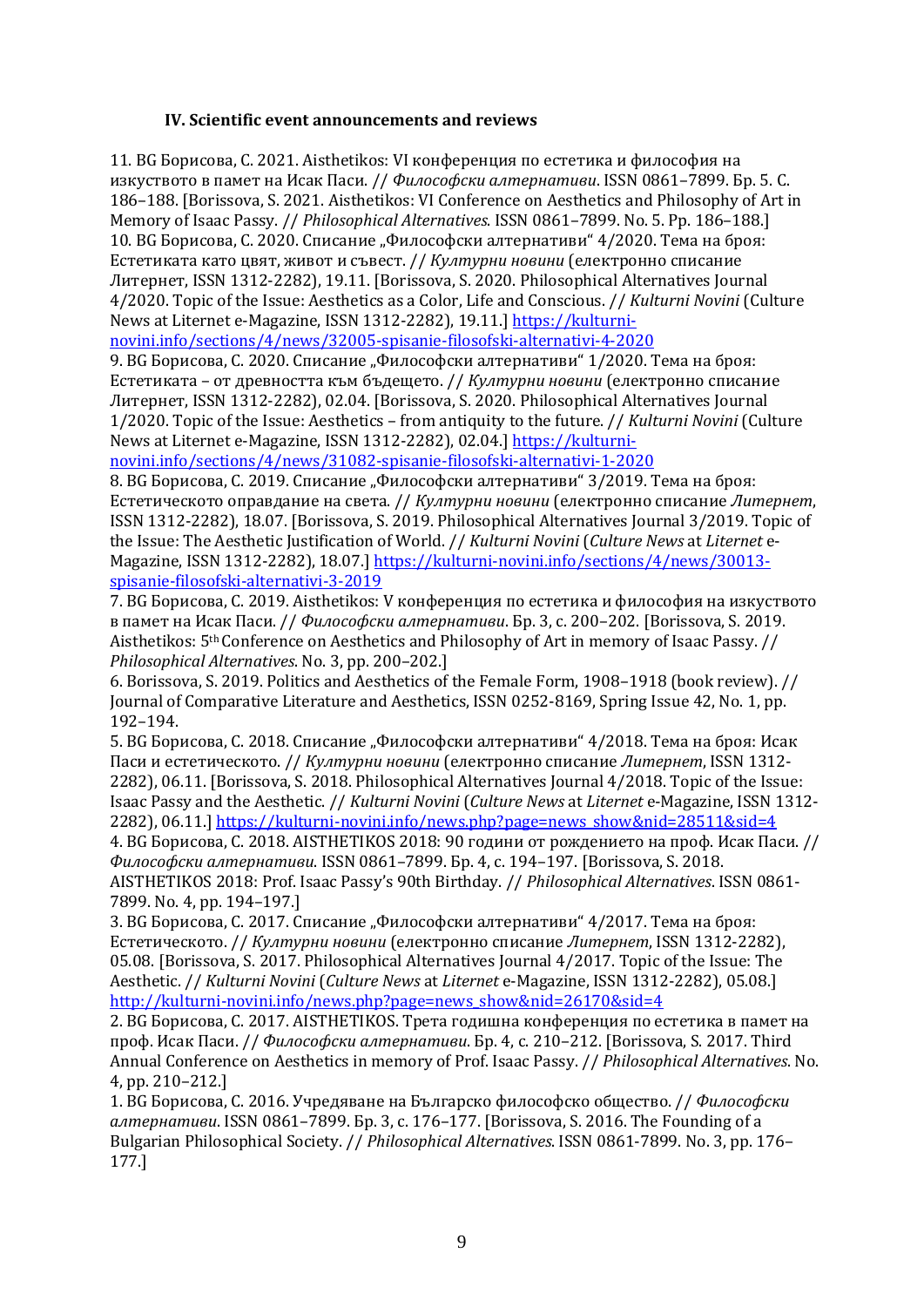## **V. Popular science articles**

2. ВС Борисова, С. 2020. Естетика на сатиричното в "Противоборство" от Дилян Бенев. // Философски алтернативи. ISSN 0861-7899. Бр. 4, с. 170–173. [Borissova, S. 2020. Aesthetics of the Satirical in Opposition by Dilyan Benev. // *Philosophical Alternatives*. ISSN 0861-7899. Vol. 4, pp. 170–173.]

1. ВС Борисова, С. 2019. Параклисът "Св. Илия" в село Дорково отново отваря врати. // *Темпо – велинградски новини*. ISSN 2535-051X. Бр. 46(1317), 12.11., с. 4. [Borissova, S. 2019. Saint Iliya Chapel in the Village of Dorkovo Reopens Its Doors. // *Tempo – Velingrad News*. ISSN 2535-051X. No. 46 (1317), 12.11., p. 4.]

<http://tempo.velingrad.com/modules.php?name=News&file=article&sid=15464>

### **VI. Translation of humanitarian literature and fiction (English – Bulgarian)**

9. BG Сантаяна, Дж. 2020. Чувството за красота. Част І. Природата на красотата (откъс). // *Философски алтернативи*. Бр. 1, с. 64–71. [Santayana, G. 2020. The Sense of Beauty. Part I. The Nature of Beauty. (Excerpt.). // *Philosophical Alternatives*. ISSN 0861–7899. No. 1, pp. 64–71.] 8. BG Уелс, Х., *Вратата в стената*, в: Уелс, Х., *Богът на динамото* (сборник разкази), С. 2018, ИК "Гутенберг", c. 11–38. [Wells, H. 2018. A Door in the Wall. // Wells, H. *The Lord of the Dynamos*. (Selected Short Stories). ISBN 9786191761043. Sofia: Gutenberg Publishing House. Pp. 11–38.]

7. BG Уелс, Х. 2018. Видение за Страшния съд. // Уелс, Х. *Богът на динамото.* (Сборник разкази). София: Гутенберг, c. 125–133. [Wells, H. 2018. A Vision of Judgement. // Wells, H. *The Lord of the Dynamos*. (Selected Short Stories). ISBN 9786191761043. Sofia: Gutenberg Publishing House. Pp. 125–133.]

6. BG Еджъртън, Дж. 2017. *Ключови тонове.* (Сборник разкази). ISBN: 9786191760954. София: Гутенберг. (180 страници). [Egerton, G. 2017. *Keynotes*. (Short story collection). ISBN: 9786191760954. Sofia: Gutenberg Publishing House. (180 pages).]

5. BG Андерсън, У. Т. 2014. Четири различни начина да бъдем абсолютно прави. // *Философия*. ISSN 1314-5606. Бр. 8. [Anderson, W. T. 2014. Four Different Ways to Be Absolutely Right. // *Philosophia E-Journal*. ISSN 1314-5606. Vol. 8.] [http://philosophy-e.com/wp](http://philosophy-e.com/wp-content/uploads/2014/09/Philosophia-E-Journal-of-Philosophy-and-Culture.pdf)[content/uploads/2014/09/Philosophia-E-Journal-of-Philosophy-and-Culture.pdf](http://philosophy-e.com/wp-content/uploads/2014/09/Philosophia-E-Journal-of-Philosophy-and-Culture.pdf)

4. BG Дуоркин, Дж. 2011. Природата на автономията*.* // *Автономия и граници на автономията в биоетиката*. (Сборник). Част 1. ISBN 9789545871535. София: ИК Критика и хуманизъм, с. 51–75. [Dworkin, G. 2011. The Nature of Autonomy. // *Autonomy and Limits of the Autonomy in Bioethics*. (Anthology). Part 1. ISBN 9789545871535. Sofia: Critique & Humanism Publishing House, pp. 51–75.]

3. BG Дуоркин, Дж. 2011. Моралната автономия. // *Автономия и граници на автономията в биоетиката*. (Сборник). Част 1. ISBN 9789545871535. София: ИК Критика и хуманизъм, с. 76–95. [Dworkin, G. 2011. Moral Autonomy*.* // *Autonomy and Limits of the Autonomy in Bioethics*. (Anthology). Part 1. ISBN 9789545871535. Sofia: Critique & Humanism Publishing House, pp. 76– 95.]

2. BG Мийд, Дж. Х. 2009. Природата на естетическия опит. // *Литклуб*. ISSN 1313-4124. 2 януари. [Mead, G. H. 2009. The Nature of Aesthetic Experience. // *Litclub E-Journal*. ISSN 1313- 4124, January 2.] [http://www.litclub.bg/library/fil/mead/aesthetic\\_experience.html](http://www.litclub.bg/library/fil/mead/aesthetic_experience.html)

1. BG Дюи, Дж. 2008. Проблемът за ценностите. // *Литклуб*. ISSN 1313-4124. 29 декември. [Dewey, J. 2008. The Problem of Values*.* // *Litclub E-Journal*. ISSN 1313-4124. December 29.] <http://www.litclub.bg/library/fil/dewey/values.html>

### **List of quotations:**

Over 20 quotations in scientific monographs, periodicals (Bulgaria, Russia) and online encyclopedias.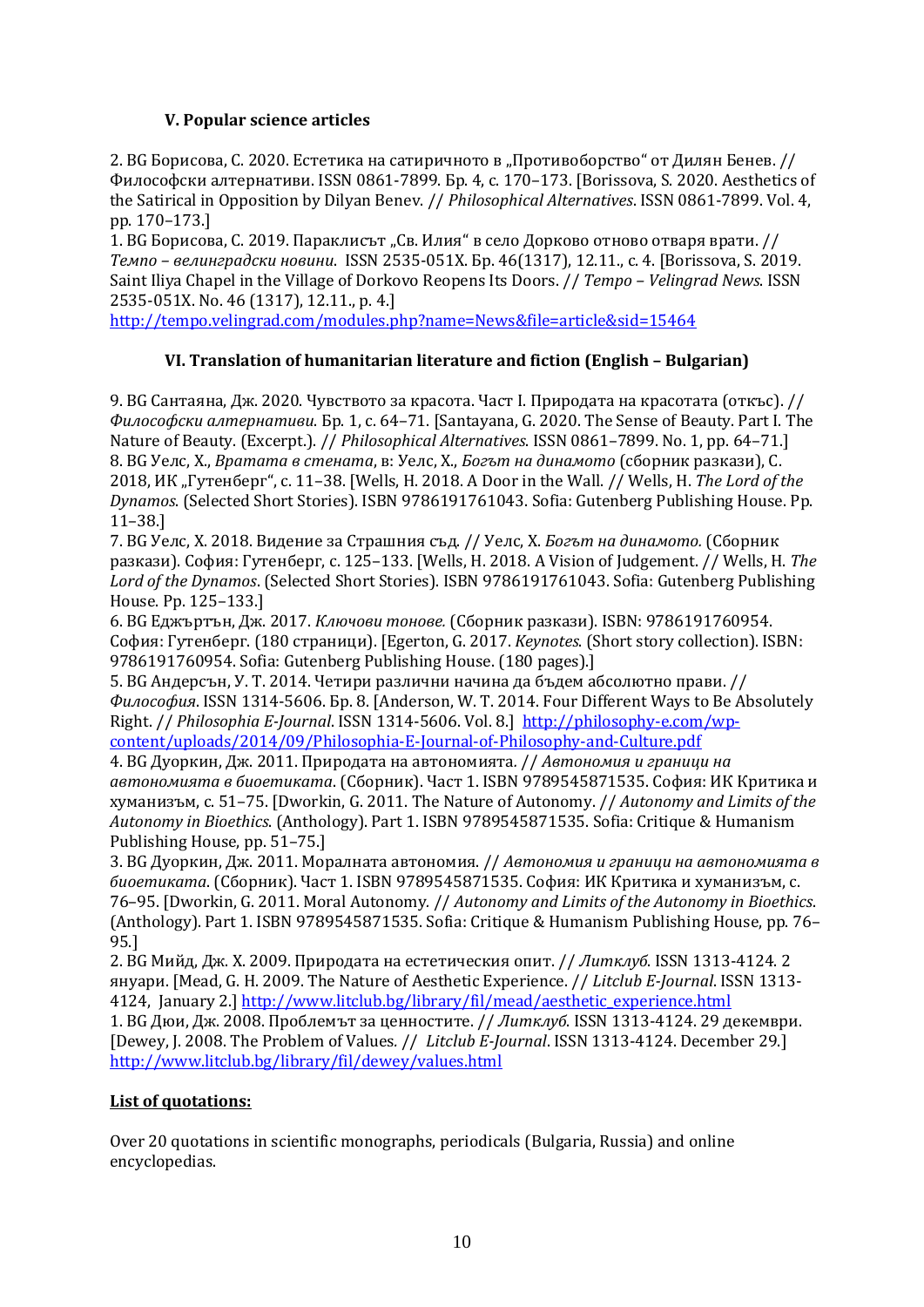## **Public reviews of the researcher's works:**

5. BG Стъпова, И. 2019. Тишината и мълчанието в естетически фокус (рецензия за книгата на Силвия Борисова "Естетика на тишината и мълчанието"). // *Философски алтернативи*. ISSN 0861–7899. Бр. 3, с. 192–198. [Stapova, I. 2019. Silence and Taciturnity in Aesthetic Focus (review of Sylvia Borissova's book "Aesthetics of Silence and Taciturnity"). // *Philosophical Alternatives*. ISSN 0861–7899. No. 3, pp. 192–198.]

4. BG Стефанов, И. 2018. Има ли граници естетическото съзнание? (Рецензия за книгата на Силвия Борисова "Граници на естетическото съзнание"). // *Философски алтернативи*. ISSN 0861-7899. Бр. 2, с. 150–154. [Stefanov, I. 2018. Are there any limits to aesthetic consciousness? (Review of Sylvia Borissova's book "Limits of the Aesthetic Consciousness"). // *Philosophical Alternatives*. ISSN 0861-7899. No. 2, pp. 150–154.]

3. BG Енчев, К. 2017. Естетическото съзнание: обречено на метафоричност. Рецензия за книгата на Силвия Борисова "Граници на естетическото съзнание". // *Български философски преглед*. ISSN: 1314-5908. Бр. 7/2017, с. 158–161. [Enchev, K. 2017. Aesthetic consciousness: doomed to metaphor. Review of Silvia Borisova's book "Limits of Aesthetic Consciousness". // Bulgarian Philosophical Review. ISSN: 1314-5908. No. 7/2017, pp. 158–161.]

Reviews by prof. Ivan Stefanov, DSc and Assoc. Prof. Emil Grigorov; attitudes by Prof. Valentin Kanavrov, DSc, Assoc. Prof. Iskra Tsoneva and Assoc. Prof. Maya Ivanova on Sylvia Borissova's dissertation "Limits of the Aesthetic Consciousness": [https://www.uni-](https://www.uni-sofia.bg/index.php/bul/universitet_t/proceduri_za_nauchni_stepeni_i_akademichni_dl_zhnosti/proceduri_po_pridobivane_na_nauchni_stepeni/pridobivane_na_obrazovatelna_i_nauchna_stepen_doktor/arhiv/silviya_emilova_borisova_spasova_filosofski_fakultet)

sofia.bg/index.php/bul/universitet t/proceduri\_za\_nauchni\_stepeni\_i\_akademichni\_dl\_zhnosti/p roceduri po pridobivane na nauchni stepeni/pridobivane na obrazovatelna i nauchna stepen [doktor/arhiv/silviya\\_emilova\\_borisova\\_spasova\\_filosofski\\_fakultet](https://www.uni-sofia.bg/index.php/bul/universitet_t/proceduri_za_nauchni_stepeni_i_akademichni_dl_zhnosti/proceduri_po_pridobivane_na_nauchni_stepeni/pridobivane_na_obrazovatelna_i_nauchna_stepen_doktor/arhiv/silviya_emilova_borisova_spasova_filosofski_fakultet)

1. BG Stefanov, I., review of the dissertation of Silvia Emilova Borisova - Spasova on the topic: "Limits of aesthetic consciousness", September 9, 2011.

2. BG Grigorov, E., review of the dissertation of Silvia Emilova Borisova - Spasova for awarding the educational and scientific degree "Doctor of Philosophy" on "Borders of Aesthetic Consciousness", October 2011.

## **Participation in projects:**

## **I. Research projects**

11. **Pandemic as a Challenge to Aesthetics and Arts**, Culture, Aesthetics, Values Department, Institute of Philosophy and Sociology – BAS, individual module: *Pearl in the crown: new art forms during a pandemic*, project manager: Assist. Prof. Vyara Popova, PhD, 20.10.2020–20.10.2021 – *Co-author*

10. **Analysis and Philosophical Understanding of the Family of Berons' Role in the Spiritual Development of Bulgaria and Its Integration in the World Culture**, research project, Institute of Philosophy and Sociology – BAS, project manager: Prof. Martin Tabakov, PhD, 18.12.2017– 11.11.2022 – *Research Analyst*

9. **Youth Participation and Employment**, Scientific Application Project No. BG05M90P001- 4.001-0020 under the procedure "Transnational and Danube Partnerships for Employment and Growth" under Operational Program "Human Resources Development" 2014–2020, Association "Young People for Responsible Civic Activity – MOGA" – Sofia, 2017 – 2018 – *Expert in Making Creative Products, Analyses and Implementation" Expert in Professional Studies and Analyses*

8. **Aesthetics of Silence and Taciturnity**, research project No. ДФНП-17-175 under the Program for Support of Young Scientists and PhD Students at the Bulgarian Academy of Sciences – 2017, 2017 – 2019 – *Project Manager; Research Analyst; Lecturer*

7. **Shall the World Save Beauty?**, interinstitutional research project, Institute for the Study of Societies and Knowledge at the Bulgarian Academy of Sciences, National Academy of Arts, 2016 – 2019 – *Project Coordinator; Research Analyst; Project Manager in the last 4 months*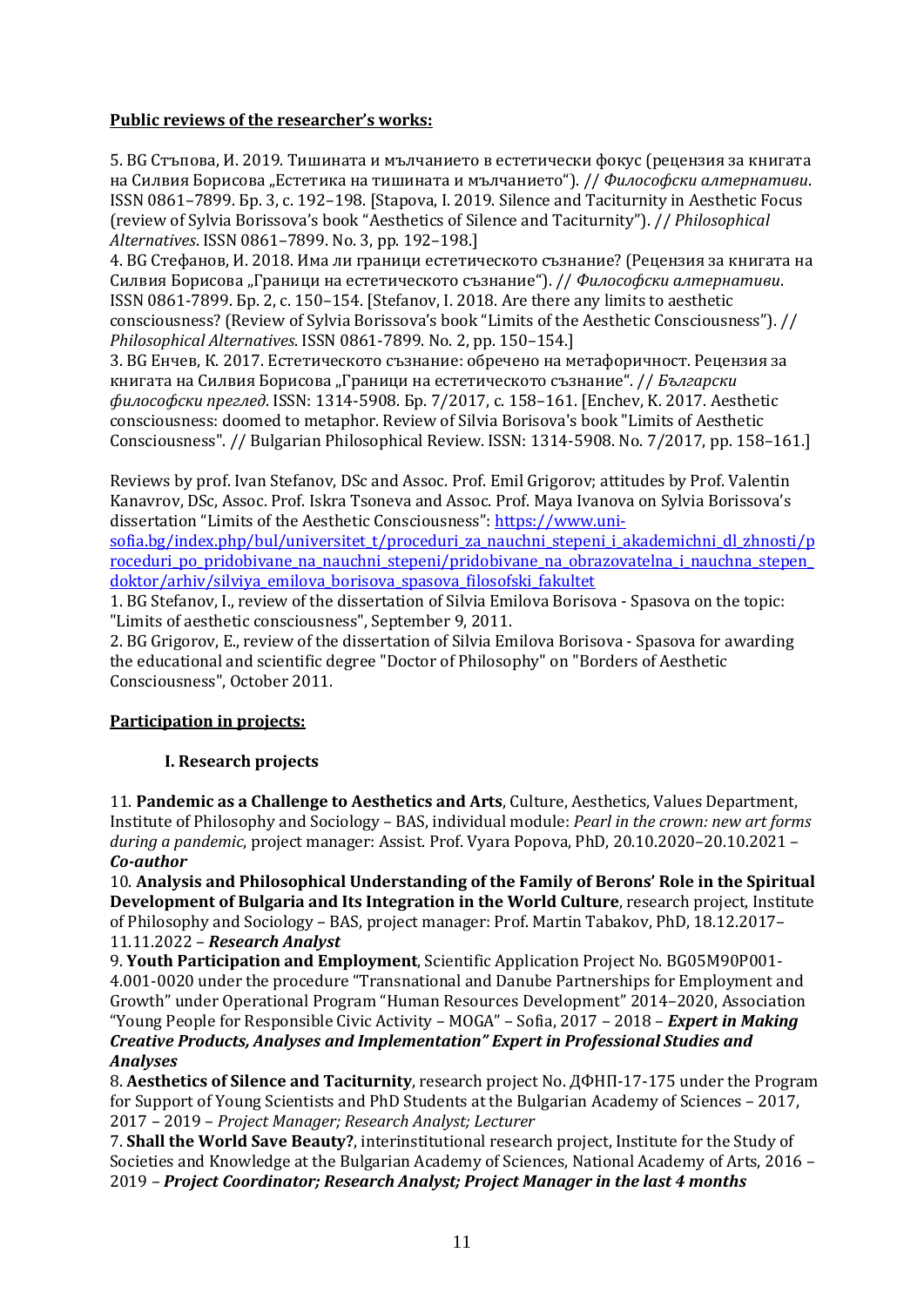6. **Mythology of Loss of the Beautiful. Genealogy and Actuality of Negative Aesthetics**, individual research project, Institute for the Study of Societies and Knowledge at the Bulgarian Academy of Sciences, 2015 – 2016 – *Author; Research Analyst*

5. **To Educate A Xenophobe (Advocacy Campaign for Tolerance in Education)**, Political Science Centre Association, 2015 – 2016 – *Project Manager; Project Coordinator; Research Analyst*

4. **Toler@nce Pl@tform.bg**, Infinite Opportunities Association, 2014 – 2015 *– Information Specialist – Human Rights Protection*

3. **Operational Science and Knowledge Economy. Interdisciplinary study of the science – business relationship in Bulgaria in the context of the European PhD Study through a comparative analysis of the institutional environment and motivation of PhD students from Bulgaria, Hungary, Serbia and Slovenia to cooperate with business for the development of an innovative and competitive economy**, Political Science Centre Association, 2012 – 2014 – *Research Analyst*

2. **Autonomy and Limits of the Autonomy in Bioethics**, Sofia University "St. Kliment Ohridski", Chair of Logics, Ethics, Aesthetics, 2009 – 2010 – *Translator*

1. **Ethics of Care and Social Practice**, Sofia University "St. Kliment Ohridski", Chair of Logics, Ethics, Aesthetics, 2007 – 2009 – *Translator*

## **II. Formal and non-formal education projects**

7. **Advocacy for Gender Equality and Active Citizenship (AGE & AC)**, implemented under ERASMUS+ Programme at the European Commission, Infinite Opportunities Association, (implementation period: 18 months, 2019–2021) – *Methodist Expert Emotional Intelligence, Empathy and Communication with Parents*

6. **Toler@nce Platform 2.0**, supported by the Active Citizens Bulgaria Foundation, First Competition for Strategic Projects (10/23/2018–01/28/2019), Thematic Priority: Human Rights Protection, Infinite Opportunities Association, 2019 – 2021 – *Expert in Development of curricula for pedagogical specialists; Expert-Methodist in Human Rights Online Materials* 5. **Toler@nce Platform 2.0**, supported by the Active Citizens Bulgaria Foundation, First Competition for Strategic Projects (10/23/2018–01/28/2019), Thematic Priority: Human Rights Protection, Infinite Opportunities Association, 2019 – 2021 – *Mentor of volunteers* 4. **Say No to Hate Speech**, project under ERASMUS+, Key Activity 1: Individual mobility, Infinite Opportunities Association, 2018 – 2019 – *Mentor of European volunteers within the European Voluntary Service*

3.**Transnational mobile program GALEUROPA** under the European Youth Guarantee to the European Commission, project coordinator: Infinite Opportunities Association, term of implementation: 3 months (1.09-30.11.2018) – *Mentor of trainees from Spain*

2. **Love & Hate III: Youth for Online Tolerance**, Youth in Action Programme, Infinite Opportunities Association, 2017 – 2018 – *Mentor of European volunteers within the European Voluntary Service*

1. **Youth Informational-Consulting Centre – Infinite Opportunities**, Infinite Opportunities Association, 2014 – 2015 – *Non-Formal Education Consultant* 

## **III. Publishing projects**

4. *Member of the editorial board* **of the Philosophical Alternatives Journal,** project under the Competition for funding Bulgarian Scientific Periodicals – 2022 of the Bulgarian National Science Fund.

3. *Member of the editorial board; Co-Editor; Editor in Bulgarian and English* **of the Philosophical Alternatives Journal 6/2021: Phenomenology, Ontology, Criticism**, a project under the 2021 Competition for funding Bulgarian scientific periodicals of the Bulgarian National Science Fund.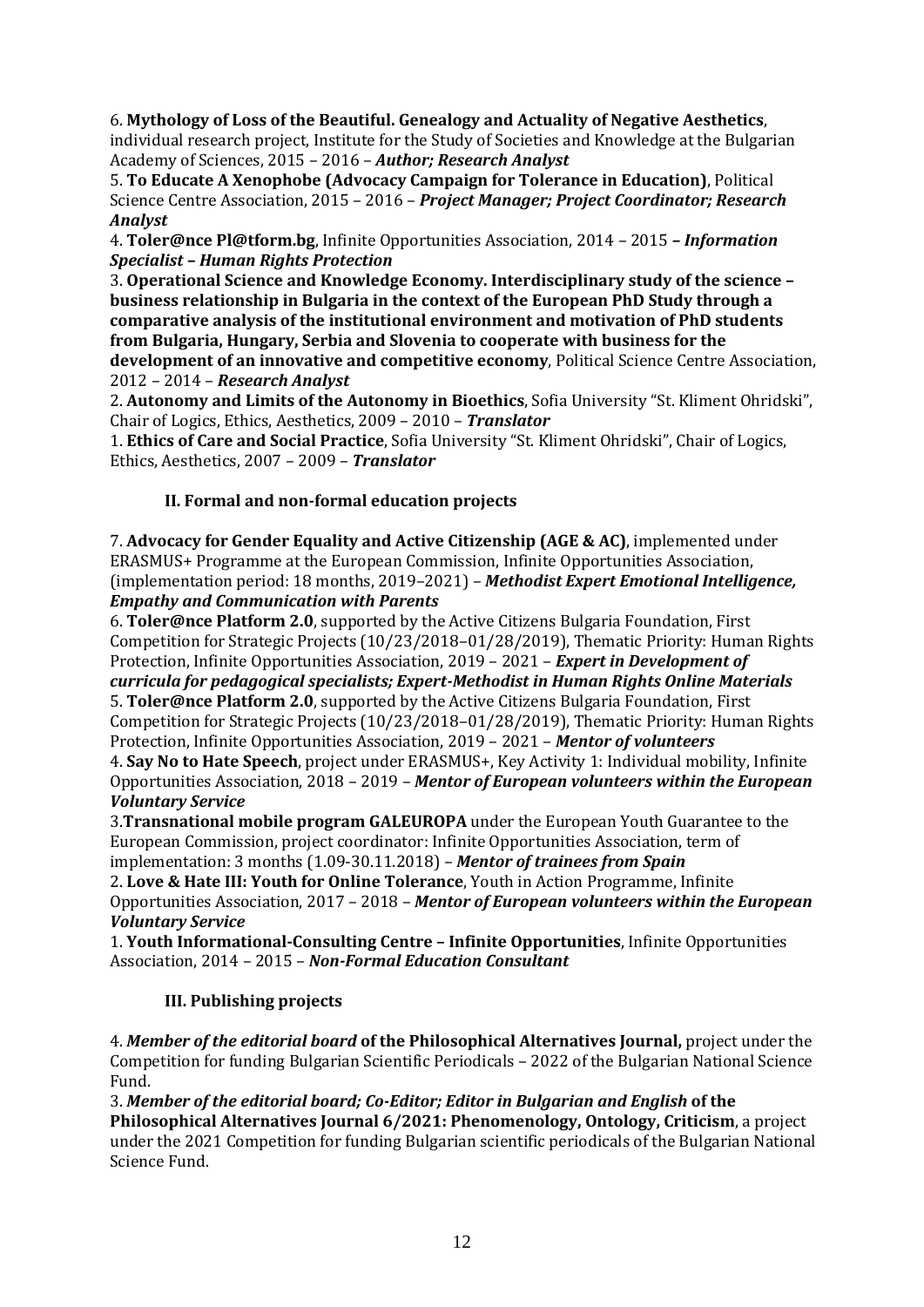2. *Member of the editorial board; Co-Editor; Editor in Bulgarian and English* **of the Philosophical Alternatives Journal 5/2020: Modality and Figure,** a project of the Competition for funding Bulgarian scientific periodicals that have not received funding for the regular 2020 session of the Bulgarian National Science Fund.

1. *Co-Editor* **of the Philosophical Alternatives Journal 4/2020: Aesthetics as a Color, Life and Conscience**, National Culture Fund, Criticism Programme – 2020 session.

## **IV. Artistic-creative (applied-aesthetic) projects**

6. *Curator and co-author* of the exhibition-installation **Ultraviolet Catastrophe** together with Poullo Oconne and Miroslava Zahova, September 3–9, 2020, Sofia Press Bookstore-Gallery, Sofia: [http://www.highviewart.com/events/1134.](http://www.highviewart.com/events/1134)

5. **Meta-I-Tale. Rain on the Moon** – happening of the common language, *authors:* Poullo Oconne, Sylvia Borissova, Miroslava Zahova, 25-31.08.2019, Krug Art House, Dazhdovnitsa: [https://kulturni-novini.info/sections/9/news/30075-meta-az-view-dazhd-na-lunata.](https://kulturni-novini.info/sections/9/news/30075-meta-az-view-dazhd-na-lunata)

4. **Meta-I-Tale. Flight 2.0 Chimera** – happening of the common language, *authors*: Poullo Oconne, Sylvia Borissova, Miroslava Zahova, June 29 and 30, 2019, Underground Gallery, Sofia: [https://kulturni-novini.info/sections/9/news/29882-meta-az-view-take-2-0-chimera.](https://kulturni-novini.info/sections/9/news/29882-meta-az-view-take-2-0-chimera)

3. **Meta-I-Tale. Flight 002 Nowhereville** – happening of the common language, *authors*: Poullo Oconne, Sylvia Borissova, Mihail Dimov, 10.11.2018, Underground Gallery, Sofia 2. *Curator* of an exhibition-installation in a festival format **Paradigm Forms** by Poullo Oconne,

November 5-12, 2018, Underground Gallery, Sofia.

1. **Meta-I-Tale. Possibilities for a Collective Quantum Leap Here and Now** – happening of the common language, *authors*: Poullo Oconne, Sylvia Borissova, Mihail Dimov; author's module: ""Silence Is a Fantastic Creature", 05/17/2018, Red House – Center for Culture and Debate, Sofia.

### **Participation in scientific forums:**

30. BG Борисова, С. 2021. *Бележки около Кантовата критика на позитивната естетика*. Доклад на Национална научна конференция, посветена на Световния ден на философията. Секция "Философски науки" – Съюз на учените в България. Zoom. 18 ноември. [Borissova. S. 2021. *Notes on Kant's Criticism of Positive Aesthetics*. Report of the National Scientific Conference dedicated to the World Philosophy Day. Department of Philosophical Sciences – Union of Scientists in Bulgaria. Zoom. November 18.] [http://old.usb-bg.org/Bg/index\\_bg.htm](http://old.usb-bg.org/Bg/index_bg.htm) 29. BG Борисова, С. 2021. *Свободата и дългът в контекста на една аксиология* per argumentum e contrario. Доклад на XVII Национална конференция по етика "Етиката: свобода и дълг". Секция "Етически изследвания", Институт по философия и социология -БАН. Jitsi Meet. 11–12 ноември. [Borissova, S. 2021. *Freedom and Duty in the Context of an Axiology Per Argumentum e Contrario*. Report of the XVII National Conference on Ethics "Ethics: Freedom and Duty". Ethical Studies Department, Institute of Philosophy and Sociology – BAS. Jitsi Meet. November 11-12.] [https://ips-bas.org/wp-content/uploads/2021/11/17\\_NKE\\_Programa](https://ips-bas.org/wp-content/uploads/2021/11/17_NKE_Programa-bg-1-1.pdf)[bg-1-1.pdf](https://ips-bas.org/wp-content/uploads/2021/11/17_NKE_Programa-bg-1-1.pdf)

28. BG Борисова, С. 2021. *Перла в короната: нови форми на изкуство по време на пандемия.* Доклад на Кръгла маса "Пандемията като предизвикателство пред естетиката и изкуствата" в рамките на Постоянен семинар "Култура, естетика, ценности". Zoom. 28 октомври. [Borissova, S. 2021. *Pearl in the Crown: New Art Forms during a Pandemic*. Report of the Round Table "The Pandemic as a Challenge to Aesthetics and Arts" within the Permanent Culture, Aesthetics, Values Seminar. Institute of Philosophy and Sociology – BAS. Zoom. October 28.]

27. BG Борисова, С. 2021. *Естетика на тишината и мълчанието*. Публична академична лекция за финализиране на процедурата по заемане на а. д. "доцент". Голям салон на БАН. 7 юни. [Borissova, S. 2021. *Aesthetics of Silence and Taciturnity*. Public academic lecture for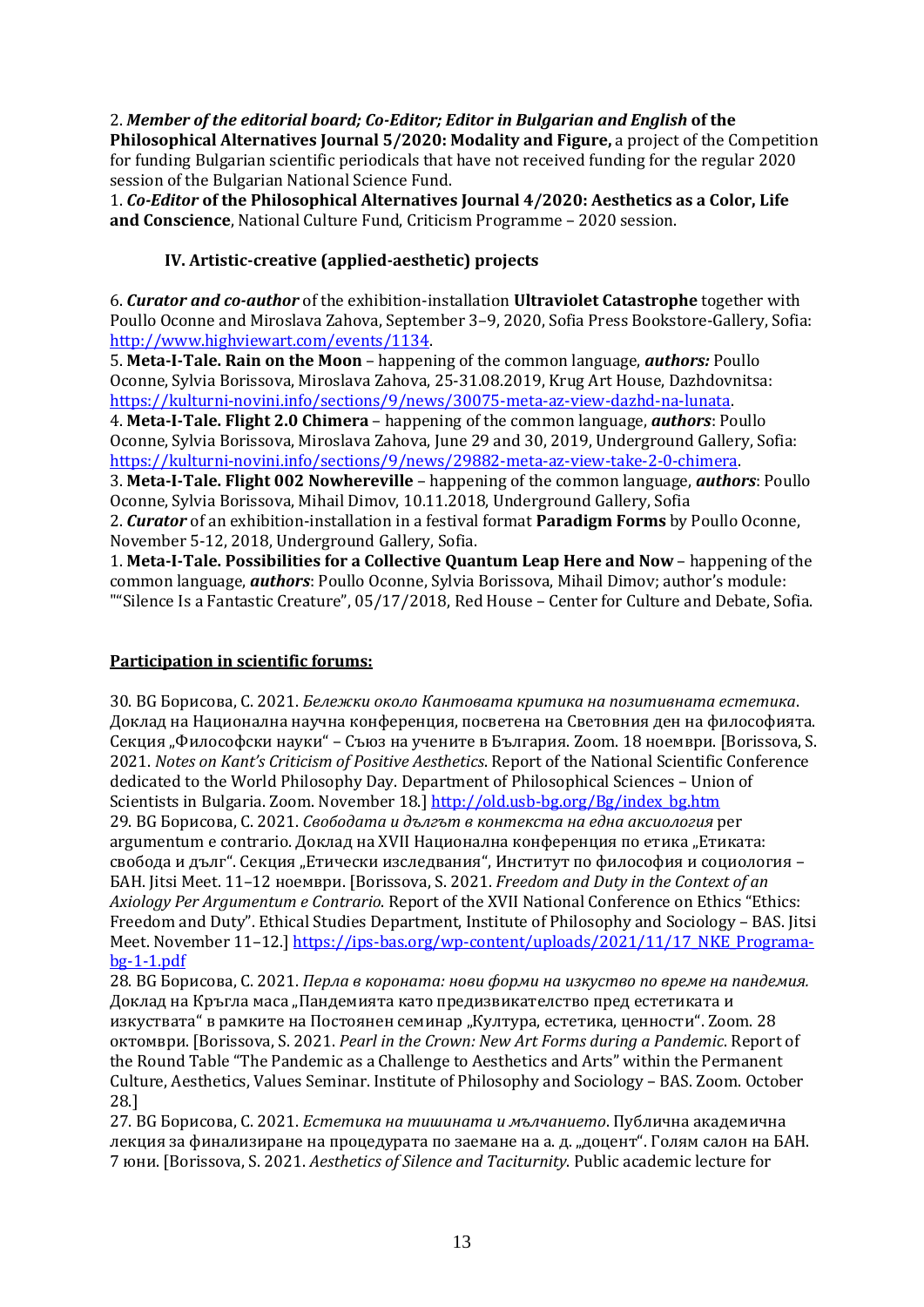finalizing the procedure for taking the academic position of Associate Professor. Large hall at the Bulgarian Academy of Sciences. June 7.]

26. Borissova, S. 2021. *On living presence and the mystery of the world: Lessons from some contemporary forms of art in the times of social isolation*. Report at a Seminar Panel 2, part of the international project Think Human First. Technical University – Sofia (Bulgaria). May 27. 25. BG Борисова, С. 2021. *Розата и вечният Бог. Естетика и аксиология в хуманитарните изследвания на Петър Константинов*. Доклад на VІ годишна национална конференция по естетика в памет на проф. Исак Паси. 13 март. СУ "Св. Климент Охридски". [Borissova, S. 2021. *The Rose and the Eternal God. Aesthetics and Axiology in Petar Konstantinov's Humanitarian Studies*. Report at VI Annual Conference on Aesthetics in Memory of Prof. Isaac Passy. March 13. Sofia University "St. Kliment Ohridski".]

24. Borissova, S. 2020. *On Creativity and the Most Beautiful Passion*, report held at an International Conference "Philosophy Today: Traditions, Innovations, Creativity", November 27, Institute of Philosophy and Sociology at the Bulgarian Academy of Sciences.

23. BG Борисова, С. 2020. *Естезис в интересни времена: от Първи контакт през Осмо чувство до Съвършеното сетиво*, доклад на национална конференция "Трансхуманитарна р/еволюция", 16 октомври, СУ и ИЛ – БАН. [Borissova, S. 2020. *Аἴσθησις in Interesting Times. From Arrival through Sense8 to Perfect Sense*, National scientific conference Transhumantarian R/evolution. Oct 1. Institute for Literature, Bulgarian Academy of Sciences.]

22. BG Борисова, С. 2019. *Дрехата като поетичен обект, парадигмална форма на тялото и базисен архетип за живеене: ключ към "Естетика на дрехата" от Ян Кинг,* Национална конференция "75 години СУБ", 21-22 ноември. Голям салон на БАН. [Borissova, S. 2019. *Dress as a Poetic Object, a Paradigmatic Body Shape, and a Basic Archetype for Living: The Key to Jann King's Aesthetics of Dress*, National Conference "75 Years of the Union of Scientists in Bulgaria". November 21–22. Large Hall at the Bulgarian Academy of Sciences.]

21. BG Борисова, С., Димитров, К. 2019. *Как се създава естетическа хетеротопия? "Мета-Аз-Приказка" – хепънинг на общия език*, доклад на V годишна национална конференция по естетика в памет на проф. Исак Паси. 13.03. СУ "Св. Климент Охридски, Зала 1. [Borissova, S., Dimitrov, K. 2019. *How to Create an Aesthetic Heterotopia? "Meta-I-Tale" – Happening of the Common Language*, report of the 5th Annual National Conference on Aesthetics in Memory of Prof. Isaac Passy, March 13. Sofia University "St. Kliment Ohridski", Hall 1:

[https://isaacpassy.wordpress.com/2019/02/22/v-%d1%82%d0%b0-](https://isaacpassy.wordpress.com/2019/02/22/v-%d1%82%d0%b0-%d0%ba%d0%be%d0%bd%d1%84%d0%b5%d1%80%d0%b5%d0%bd%d1%86%d0%b8%d1%8f-%d0%b2-%d1%87%d0%b5%d1%81%d1%82-%d0%bd%d0%b0-%d0%bf%d1%80%d0%be%d1%84-%d0%b8%d1%81%d0%b0%d0%ba-%d0%bf%d0%b0%d1%81/) [%d0%ba%d0%be%d0%bd%d1%84%d0%b5%d1%80%d0%b5%d0%bd%d1%86%d0%b8%d](https://isaacpassy.wordpress.com/2019/02/22/v-%d1%82%d0%b0-%d0%ba%d0%be%d0%bd%d1%84%d0%b5%d1%80%d0%b5%d0%bd%d1%86%d0%b8%d1%8f-%d0%b2-%d1%87%d0%b5%d1%81%d1%82-%d0%bd%d0%b0-%d0%bf%d1%80%d0%be%d1%84-%d0%b8%d1%81%d0%b0%d0%ba-%d0%bf%d0%b0%d1%81/) [1%8f-%d0%b2-%d1%87%d0%b5%d1%81%d1%82-%d0%bd%d0%b0-](https://isaacpassy.wordpress.com/2019/02/22/v-%d1%82%d0%b0-%d0%ba%d0%be%d0%bd%d1%84%d0%b5%d1%80%d0%b5%d0%bd%d1%86%d0%b8%d1%8f-%d0%b2-%d1%87%d0%b5%d1%81%d1%82-%d0%bd%d0%b0-%d0%bf%d1%80%d0%be%d1%84-%d0%b8%d1%81%d0%b0%d0%ba-%d0%bf%d0%b0%d1%81/) [%d0%bf%d1%80%d0%be%d1%84-%d0%b8%d1%81%d0%b0%d0%ba-](https://isaacpassy.wordpress.com/2019/02/22/v-%d1%82%d0%b0-%d0%ba%d0%be%d0%bd%d1%84%d0%b5%d1%80%d0%b5%d0%bd%d1%86%d0%b8%d1%8f-%d0%b2-%d1%87%d0%b5%d1%81%d1%82-%d0%bd%d0%b0-%d0%bf%d1%80%d0%be%d1%84-%d0%b8%d1%81%d0%b0%d0%ba-%d0%bf%d0%b0%d1%81/) [%d0%bf%d0%b0%d1%81/.](https://isaacpassy.wordpress.com/2019/02/22/v-%d1%82%d0%b0-%d0%ba%d0%be%d0%bd%d1%84%d0%b5%d1%80%d0%b5%d0%bd%d1%86%d0%b8%d1%8f-%d0%b2-%d1%87%d0%b5%d1%81%d1%82-%d0%bd%d0%b0-%d0%bf%d1%80%d0%be%d1%84-%d0%b8%d1%81%d0%b0%d0%ba-%d0%bf%d0%b0%d1%81/)

20. BG Борисова, С., Ганчева, В. 2018. *Иновативни подходи срещу отчуждението на младежи в риск*, доклад, изнесен на национална конференция "Отчуждението в съвременното българско общество". 18 декември. РКИЦ – София. [Borisova, S., Gancheva, V. 2018. *Innovative Approaches against Alienation of At-Risk Youth*, report presented at the national conference "Alienation in Contemporary Bulgarian Society", December 18. Russian Cultural and Information Center – Sofia, Bulgaria.]

19. BG Борисова, С. 2018. *"Авеню Фош" във философско-естетически и аксиологически щрихи*, доклад на научна конференция "Заслугите на Бероновци за българското развитие", 7.12. ИИОЗ – БАН. [Borissova, S. 2018. "*Fosch Avenue" in Philosophical-Aesthetic and Axiological Touches*, report presented at the scientific conference "Beronovtsi's Merits for Bulgarian Development", 7.12. Institute for the Study of Societies and Knowledge at the Bulgarian Academy of Sciences.]

18. BG Борисова, С. 2018. Mодератор във форум по случай 20-годишнината от създаването на литературно списание "Кръг": *КРЪГ след 20*, 23.11. Къща за литература и превод, гр. София. [ Borissova, S. 2018. Moderator in a forum on the occasion of the 20th anniversary of the creation of the literary magazine Krug: *CIRCLE after 20*, November 23. House for Literature and Translation, Sofia.] [https://www.facebook.com/events/192409704983085/;](https://www.facebook.com/events/192409704983085/) <http://bnr.bg/radiobulgaria/post/101051928>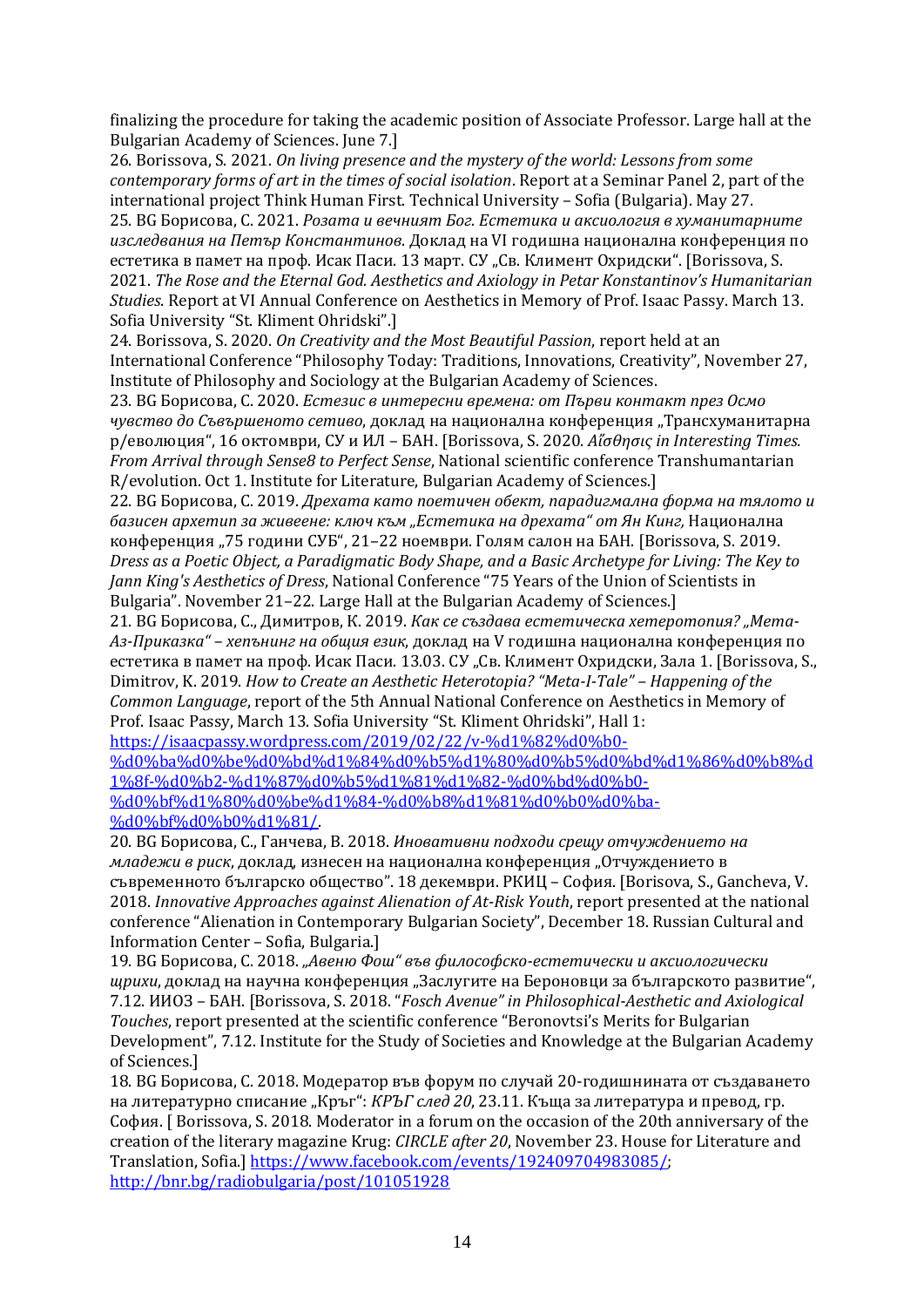17. BG Борисова, С. 2018. *"Авеню Фош" във философско-естетически и аксиологически щрихи*, доклад на Национална конференция с международно участие по проекти на ФНИ и ЕБР, 26-29.08. Китен, хотел "Кремиковци". [Borissova, S. 2018. "Fosch Avenue" in *Philosophical-Aesthetic and Axiological Strokes*, report presented at the National Conference with international participation on projects under the Bulgarian National Science Fund and the Equivalent non-currency exchange, 26–29.08. Kiten, Kremikovtsi Hotel.]

16. BG Борисова, С. 2018. *Възможни ли са тишината и мълчанието като естетически феномени?*, доклад на Четвърта годишна конференция в памет на проф. Исак Паси "AISTHETIKOS", 12.03. Нова конферентна зала, СУ "Св. Климент Охридски". [Borissova, S.] 2018. *Are Silence and Silence Possible as Aesthetic Phenomena?*, Report of the Fourth Annual Conference in Memory of Prof. Isaac Passy "AISTHETIKOS", March 12. New Conference Hall, Sofia University "St. Kliment Ohridski".]

[https://isaacpassy.wordpress.com/%D0%BA%D0%BE%D0%BD%D1%84%D0%B5%D1%80%](https://isaacpassy.wordpress.com/%D0%BA%D0%BE%D0%BD%D1%84%D0%B5%D1%80%D0%B5%D0%BD%D1%86%D0%B8%D1%8F-2018/) [D0%B5%D0%BD%D1%86%D0%B8%D1%8F-2018/.](https://isaacpassy.wordpress.com/%D0%BA%D0%BE%D0%BD%D1%84%D0%B5%D1%80%D0%B5%D0%BD%D1%86%D0%B8%D1%8F-2018/)

15. BG Борисова, C. 2018. *Естетика на тишината и мълчанието*, презентация на индивидуален изследователски проект по Програма за подкрепа на млади учени и докторанти при БАН – 2017 г. в рамките на кампанията "БАН представя своите институти", 26.02. БАН. [Borissova, S. 2018. *Aesthetics of Silence and Taciturnity*, presentation of an individual research project under the Program for Support of Young Scientists and PhD Students at BAS – 2017 within the Campaign "BAS Presents Its Institutes", 26.02. Bulgarian Academy of Sciences.] 14. BG Борисова, С. 2017. *Естетика по границите на мълчанието*, лекция, изнесена в рамките на семинара "Не/Съседни подходи в хуманитаристиката", Институт за литература – БАН, 14.12. [Borissova, S. 2017. *Aesthetics at the Limits of Taciturnity*, lecture held at the seminar "Non/Cognate Approaches in Humanities", Institute of Literature – BAS, 14.12.] 13. BG Борисова, С. 2017. *Естетика по ръбовете на съзнанието*, лекция, изнесена в рамките на пърформативен семинар "Метафора и метаморфоза", Ателие "Пластелин", гр. София, 22.11. [Borissova, S. 2017. *Aesthetics at the Edges of Consciousness*, lecture delivered within the framework of a performative seminar "Metaphor and Metamorphosis", Plastelin Atelier, Sofia, November 22.]

12. Borissova, S. 2017. *Aesthetics of Silence in a World of Noise*, paper presented at the International Scientific Conference "Contemporary Philosophy – Problems, Trends and Perspectives", 28-31 Aug. Creative House of BAS in Varna, Bulgaria.

11. BG Борисова, С. 2017. *Фигурата на гения: варианти на граничност*, доклад на Трета годишна конференция в памет на проф. Исак Паси "AISTHETIKOS", 30.03. Зала 1, СУ "Св. Климент Охридски". [Borissova, S. 2017. *The Figure of Genius: Variants of Boundaries*, report of the Third Annual Conference in memory of Prof. Isaac Passy AISTHETIKOS. March 30. Hall 1, Sofia University "St. Kliment Ohridski".] <https://isaacpassy.wordpress.com/>

10. BG Борисова, С. 2016. *Естетически бележки по края на романтизма*, доклад на конференция "Естетика на романтизма" в памет на проф. Исак Паси, 18.03. София, СУ "Св. Климент Охридски". [Borissova, S. 2016. *Aesthetic Notes on the End of Romanticism*, paper presented at the Annual Conference in Aesthetics in memory of Prof. Isaac Passy, thematically titled "Aesthetics of Romanticism". Mar 18. Sofia University "St. Kliment Ohridski".]

9. BG Борисова, С. 2016. *Застъпване на ценностите на толерантността и междукултурното разбирателство в училищното образование: две перспективи*, доклад на конференция "Геостратегическата ситуация и бежанските вълни – между хуманизма и агресията", 22.01. София, "СУ "Св. Климент Охридски". [Borissova, S. 2016. *Covering the Values of Tolerance and Intercultural Understanding in School Education: Two Perspectives*, paper presented at the conference "Geostrategic Situation and Refugee Waves – Between Humanism and Aggression". Jan 22. Sofia University "St. Kliment Ohridski".]

8. BG Борисова, С. 2015. *Между национализма и евроцентризма в ценностите на*  училищното образование, доклад на кръгла маса "Толерантно ли е училищното образование в България?", 19.12. Xотел "Шипка", гр. София. [Borissova, S. 2015. *Between Nationalism and Eurocentrism in the Values of School Education,* paper presented at the round table "Is Bulgarian School Education a Tolerant One?". Dec 19. Shipka Hotel, Sofia.]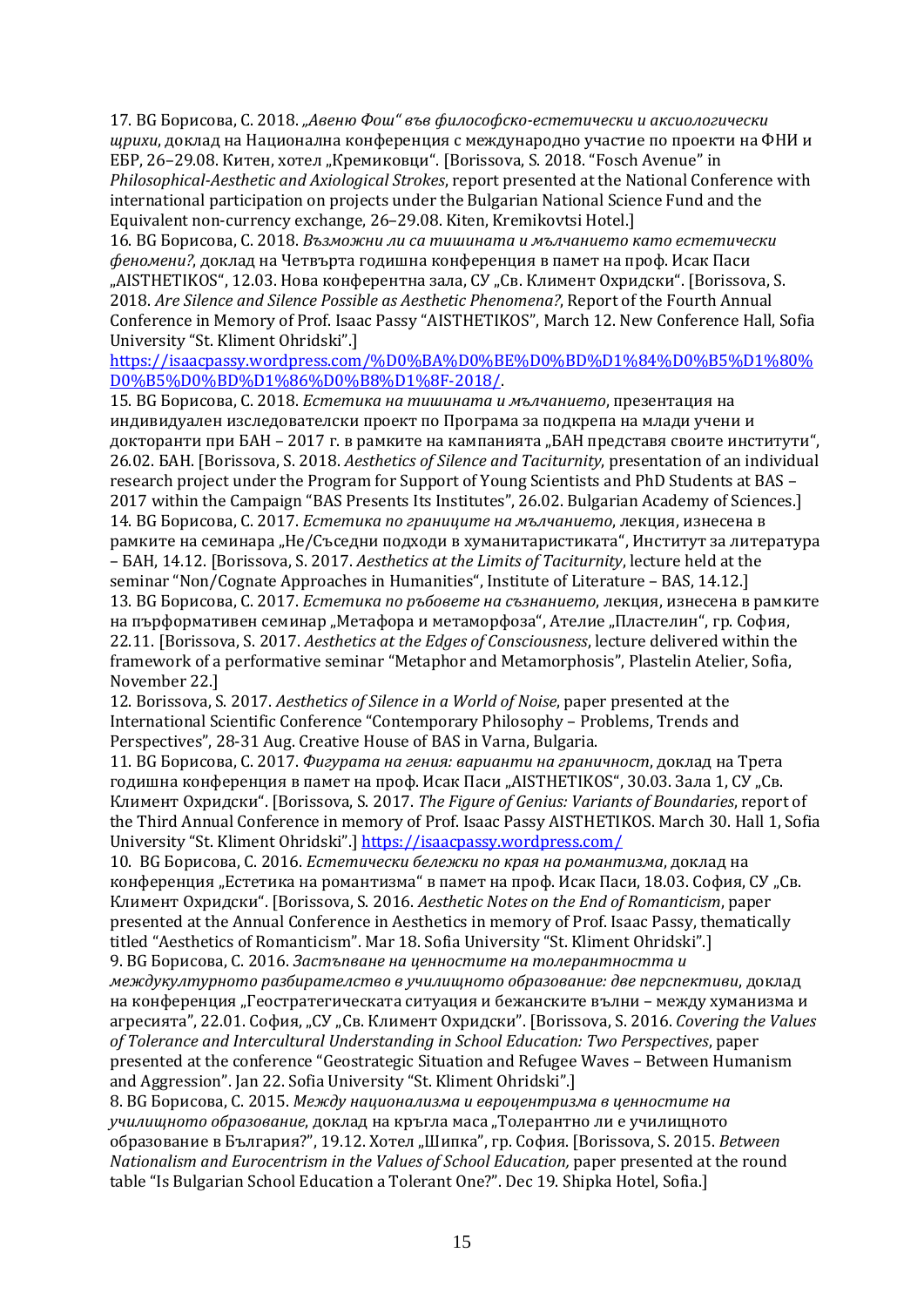7. Borissova, S. 2015. *The Play of the Possible and the Real in Aesthetic Heterotopia*, presentation held at the international conference "Approaches to Process Philosophy". Oct 8–9. Sofia, Institute for the Study of Societies and Knowledge at the Bulgarian Academy of Sciences.

6. BG Борисова, С. 2015. *Митология на загубата на красивото*, доклад на конференция по естетика "AISTHETIKOS" в памет на проф. Исак Паси. 13.03. София, СУ "Св. Климент Охридски". [Borissova, S. 2015. *Mythology of Loss of the Beautiful*, paper presented at AISTHETIKOS, annual conference in Aesthetics in memory of prof. Isaac Passy. Mar13. Sofia University "St. Kliment Ohridski".]

5. BG Борисова, С. 2014. *Систематични възможности на негативната естетика*, семинар, проведен в ИИОЗ – БАН, секция "Култура, ценности и морал", 01.04. [Borisova, S. 2014. *Systematic Potentialities of Negative Aesthetics*, seminar held at the Institute for the Study of

Societies and Knowledge, Department of Culture, Values and Morality at BAS, 01.04.] 4. BG Борисова, С. 2011. *Трайност на красивото*, доклад на конференция "Истината, доброто и красотата: философски прочити" в памет на проф. Добрин Спасов, проф. Кирил Нешев и проф. Исак Паси, 21–22.12. София, СУ "Св. Климент Охридски". [Borissova, S. 2011. *Durability of Beauty*, paper presented at the conference "The Truth, the Good and the Beauty: Philosophical Readings". Dec 21–22. Sofia University "St. Kliment Ohridski".]

3. BG Борисова, С. 2010. *Граници на естетическото съзнание*, доклад на докторантска конференция "Млада наука за изкуствата", 21.05. София, НАТФИЗ "Кръстьо Сарафов". [Borissova, S*.* 2010. *Limits of the Aesthetic Consciousness*, paper presented at the conference for PhD candidates "Young Science for Arts". May 21. Sofia, National Academy for Theatre and Film Arts "Krustyo Sarafov".]

2. BG Борисова, С. 2008. *Мястото на ценностите във философията на Витгенщайн*, доклад на конференция "Витгенщайн и аналитичната философия", 4.10. София, СУ "Св. Климент Охридски". [Borissova, S. 2008. *The Place of Values in Wittgenstein's Philosophy*, paper presented at the conference "Wittgenstein and the Analytical Philosophy". Oct 4. Sofia University "St. Kliment Ohridski".]

1. Borissova, S., *The Sublime in Negatives*, paper presented at "Contemporary Philosophy in Bulgaria and Turkey: Teaching and Investigation", Bulgarian – Turkish university seminar, June 2007, Sofia University "St. Kliment Ohridski".

## **Interviews:**

5. BG Борисова, С. 2020. Естетическите ценности са свързани с нравствените, интервю на Десислава Томова за независимата авторска рубрика "Продавачи на надежда", 20.07. [Borissova, S. 2020. Aethetic values are related to ethical ones, Desislava Tomova's interview for the independent author's heading Hope Sellers, 20.07.]

[https://kafene.bg/%D1%81%D0%B8%D0%BB%D0%B2%D0%B8%D1%8F-](https://kafene.bg/%D1%81%D0%B8%D0%BB%D0%B2%D0%B8%D1%8F-%D0%B1%D0%BE%D1%80%D0%B8%D1%81%D0%BE%D0%B2%D0%B0-%D0%B5%D1%81%D1%82%D0%B5%D1%82%D0%B8%D1%87%D0%B5%D1%81%D0%BA%D0%B8%D1%82%D0%B5-%D1%86%D0%B5%D0%BD%D0%BD%D0%BE/)

[%D0%B1%D0%BE%D1%80%D0%B8%D1%81%D0%BE%D0%B2%D0%B0-](https://kafene.bg/%D1%81%D0%B8%D0%BB%D0%B2%D0%B8%D1%8F-%D0%B1%D0%BE%D1%80%D0%B8%D1%81%D0%BE%D0%B2%D0%B0-%D0%B5%D1%81%D1%82%D0%B5%D1%82%D0%B8%D1%87%D0%B5%D1%81%D0%BA%D0%B8%D1%82%D0%B5-%D1%86%D0%B5%D0%BD%D0%BD%D0%BE/) [%D0%B5%D1%81%D1%82%D0%B5%D1%82%D0%B8%D1%87%D0%B5%D1%81%D0%BA](https://kafene.bg/%D1%81%D0%B8%D0%BB%D0%B2%D0%B8%D1%8F-%D0%B1%D0%BE%D1%80%D0%B8%D1%81%D0%BE%D0%B2%D0%B0-%D0%B5%D1%81%D1%82%D0%B5%D1%82%D0%B8%D1%87%D0%B5%D1%81%D0%BA%D0%B8%D1%82%D0%B5-%D1%86%D0%B5%D0%BD%D0%BD%D0%BE/)

[%D0%B8%D1%82%D0%B5-%D1%86%D0%B5%D0%BD%D0%BD%D0%BE/](https://kafene.bg/%D1%81%D0%B8%D0%BB%D0%B2%D0%B8%D1%8F-%D0%B1%D0%BE%D1%80%D0%B8%D1%81%D0%BE%D0%B2%D0%B0-%D0%B5%D1%81%D1%82%D0%B5%D1%82%D0%B8%D1%87%D0%B5%D1%81%D0%BA%D0%B8%D1%82%D0%B5-%D1%86%D0%B5%D0%BD%D0%BD%D0%BE/)

4. BG Борисова, С. 2020. *Провокациите на тишината и мълчанието*, интервю на Росица Панайотова за предаването "Лабиринти на познанието" по БНР "Христо Ботев", 5.03. [Borissova, S. 2020. *The Provocations of Silence and Taciturnity*, interview with Rositsa Panayotova about the broadcast "Labyrinths of Knowledge" on the Bulgarian National Radio "Hristo Botev", March 5.] <https://www.bnr.bg/post/101236737>

3. BG Борисова, С. 2018. *Агротема: Отблизо в Института за изследване на обществата и знанието*, интервю на Светлозара Димитрова за предаването за Агро ТВ, 06.03. [Borissova, S. 2018. *Agrotema: Up close at the Institute for the Study of Societies and Knowledge*, interview with Svetozara Dimitrova on Agro TV, March 6.] [http://www.agrotv.bg/p\\_11364Agrotema:-](http://www.agrotv.bg/p_11364Agrotema:-Otblizo-v-Instituta-za-izsledvane-na-obshtestvata-i-znanieto,-avtor-Svetlozara-Dimitrova.html) [Otblizo-v-Instituta-za-izsledvane-na-obshtestvata-i-znanieto,-avtor-Svetlozara-Dimitrova.html](http://www.agrotv.bg/p_11364Agrotema:-Otblizo-v-Instituta-za-izsledvane-na-obshtestvata-i-znanieto,-avtor-Svetlozara-Dimitrova.html) 2. BG Борисова, С. 2018. *В страната на тишината*, интервю на Елена Бейкова за неделното предаване "По-полека" по Дарик радио, 4.03. [Borissova, S. 2018. *In the Land of*